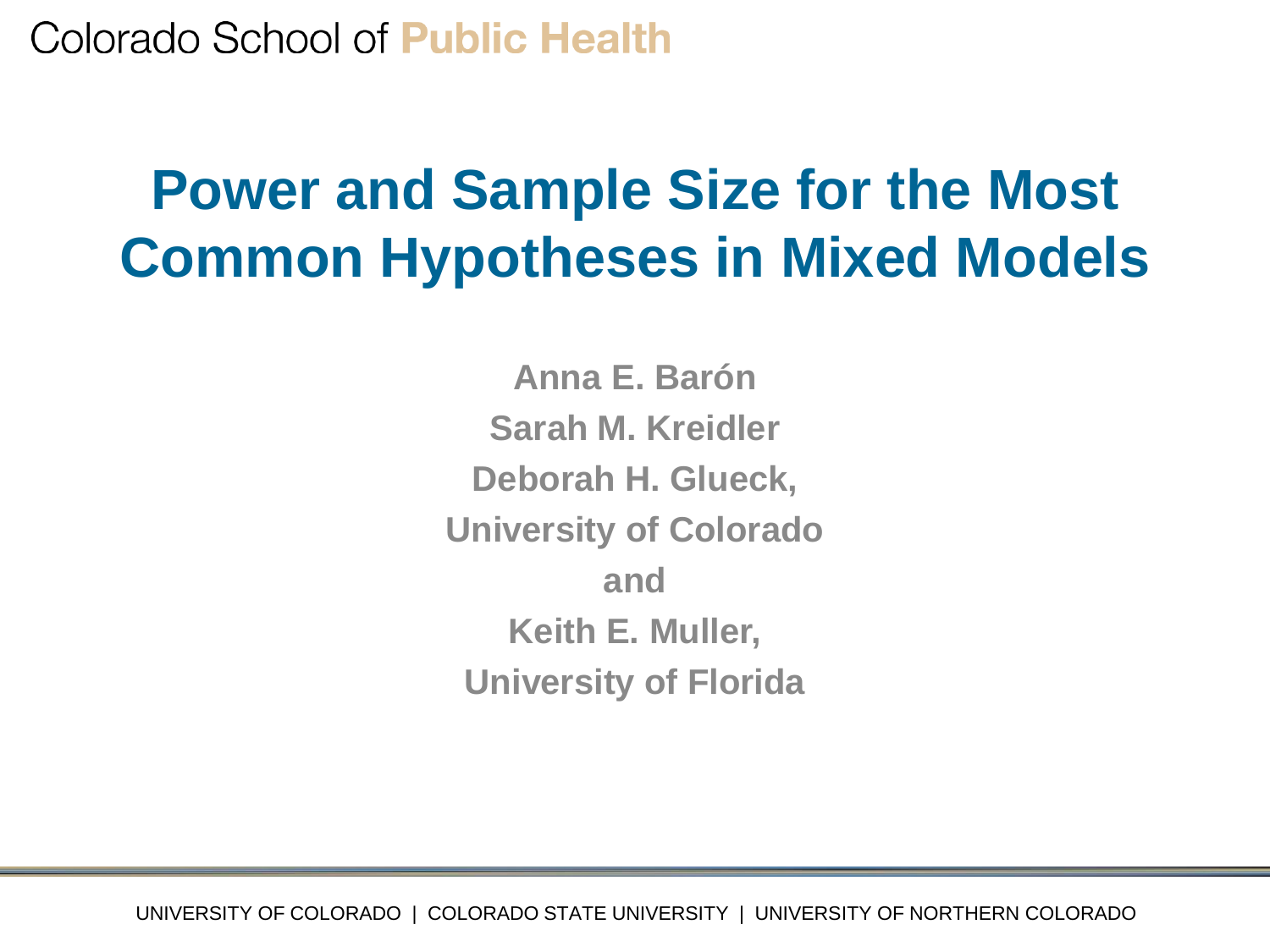# **Sponsorship**

The progress described in this talk was supported by the National Institute of Dental and Craniofacial Research under award NIDCR 1 R01 DE020832-01A1, Multilevel and Longitudinal Study Sample Size Tools for Behavioral Scientists (12/09/10-11/30/14), Keith Muller and Deborah Glueck, Co-PI. The content is solely the responsibility of the authors, and does not necessarily represent the official views of the National Cancer Institute, the National Institute of Dental and Craniofacial Research nor the National Institutes of Health.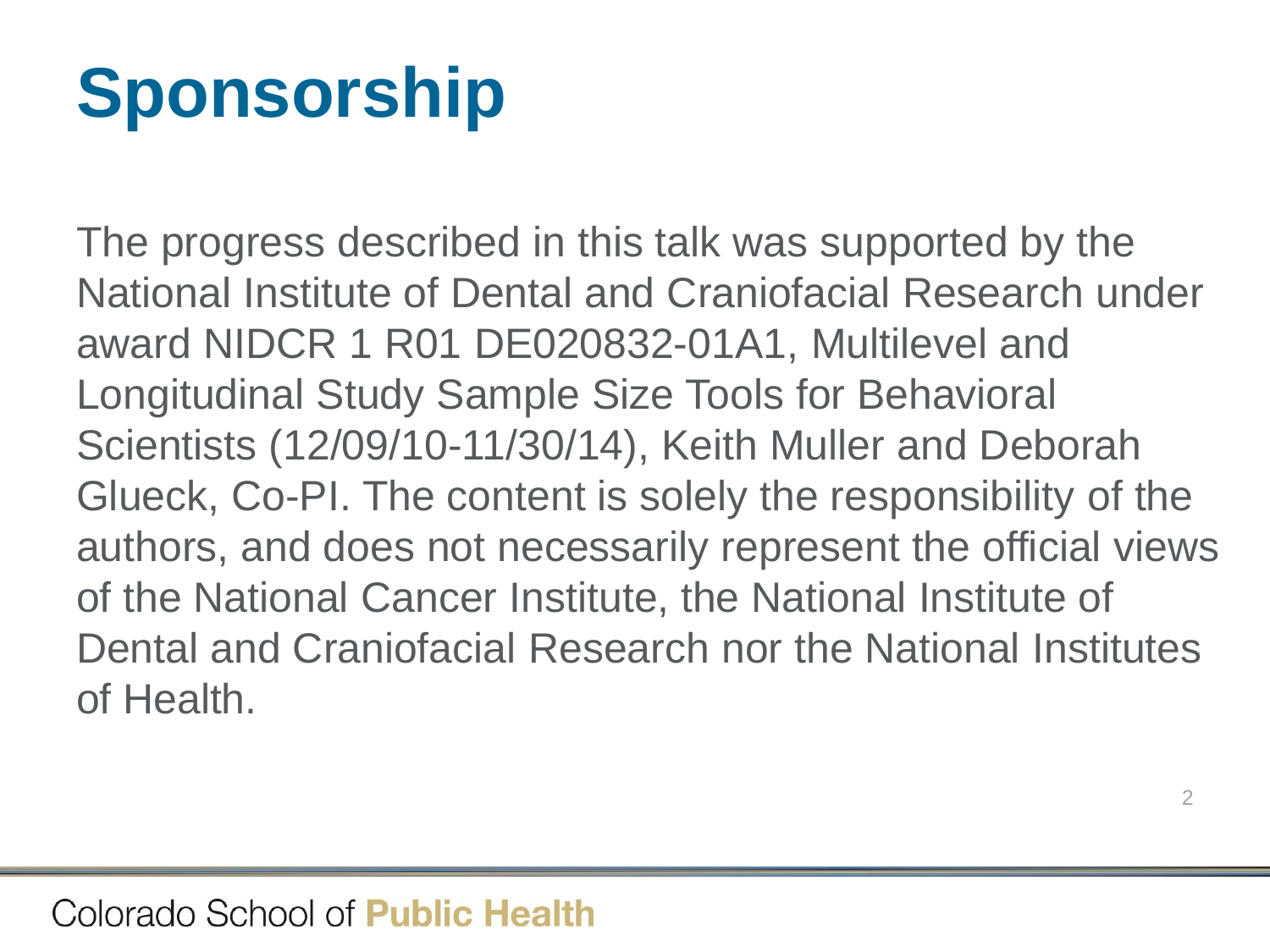# **Outline**

- Mixed Model (MM): Longitudinal and Multi-level Data
- Common Hypothesis Tests in the Linear MM
- **Reversibility**: Linear MM as General Linear Multivariate Model (GLMM)
- Power and Sample Size for GLMM
- **Goal**: Power and Sample Size for Fixed Effects in the Linear MM
- Missing Data
- Summary, Segue to Software Solution: GLIMMPSE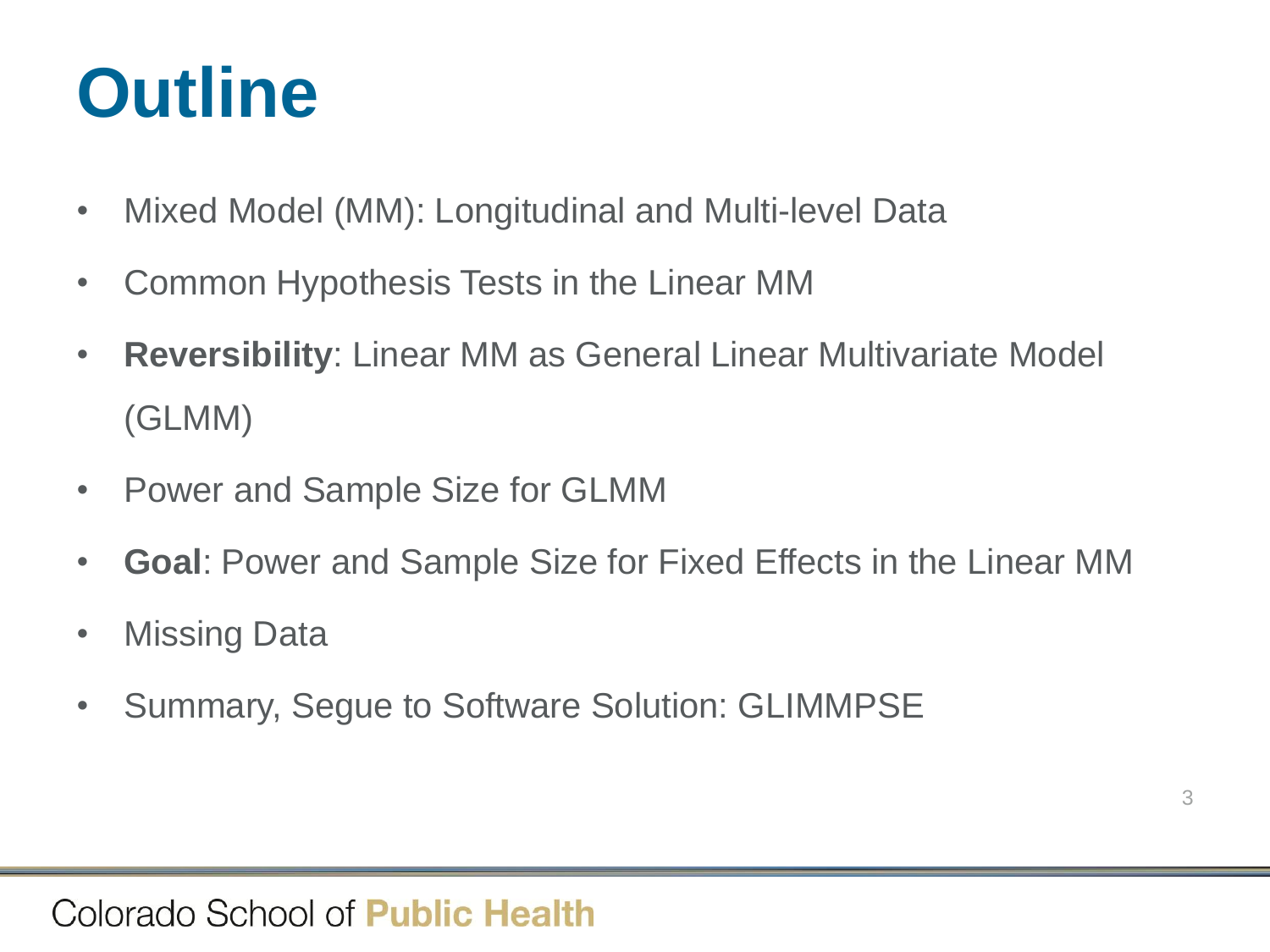# **Prof. Frank Graybill's Legacy**

- *Exemplary data* approach  $\Rightarrow$  Noncentral F approx. for power in mixed model (O'Brien and Muller, 1993)
- Based on earlier ideas of Graybill (1976)
- Later generalized to multivariate case by Muller and Peterson (1984)

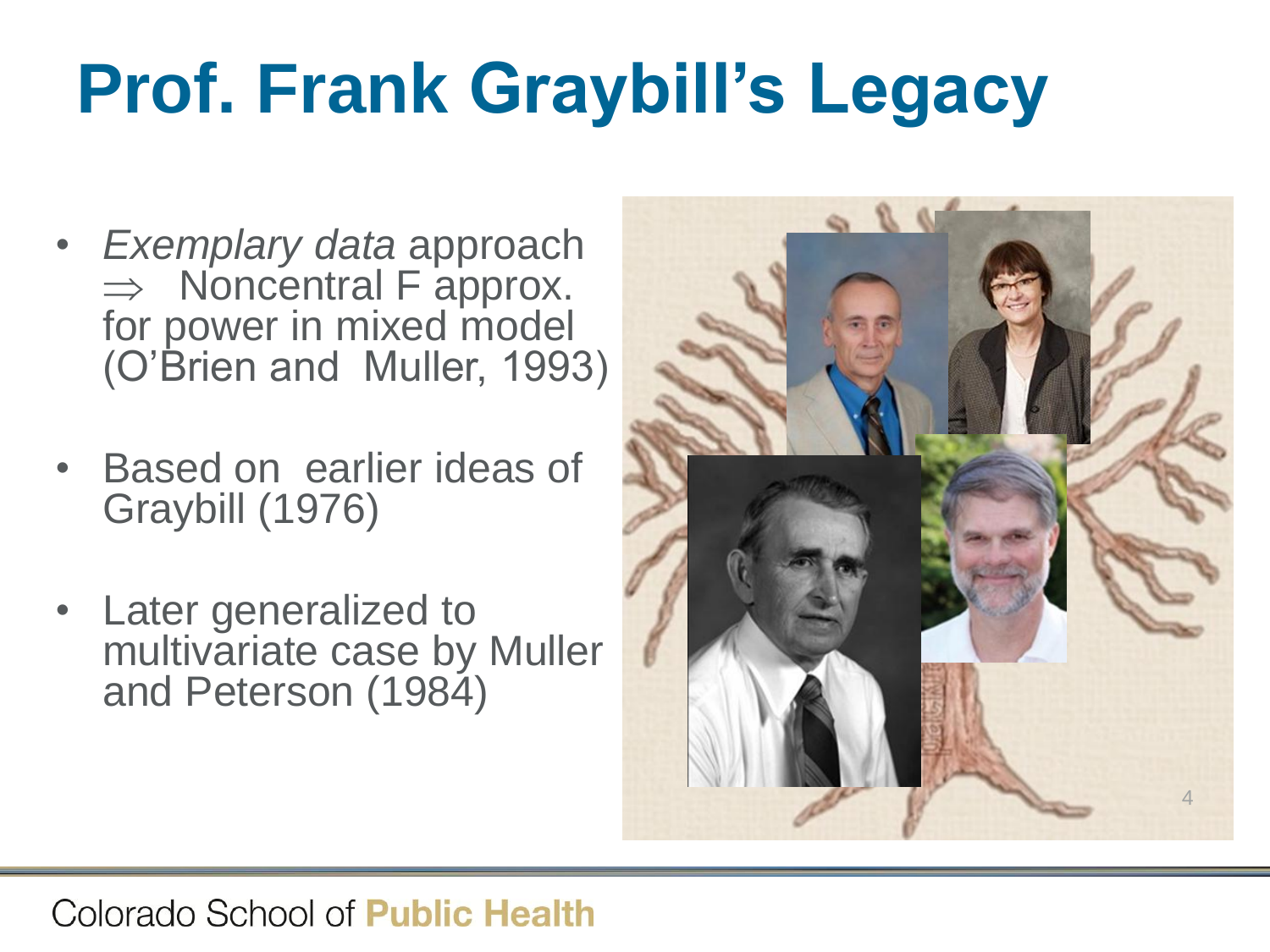# **Mixed Models Commonly Used for Longitudinal and Multi-level data**

- Linear MM: Laird and Ware, 1982; Demidenko, 2004; Muller and Stewart, 2007
- Nonlinear MM: Lindstrom and Bates, 1980
- Longitudinal/prospective studies designed
	- Randomized clinical trials, individuals
	- Cluster randomized studies
- Longitudinal/prospective studies observational
	- Cohort studies, natural history
- Multi-level designed
	- Cluster randomized studies
- Multi-level observational
	- Clustered +/- longitudinal 5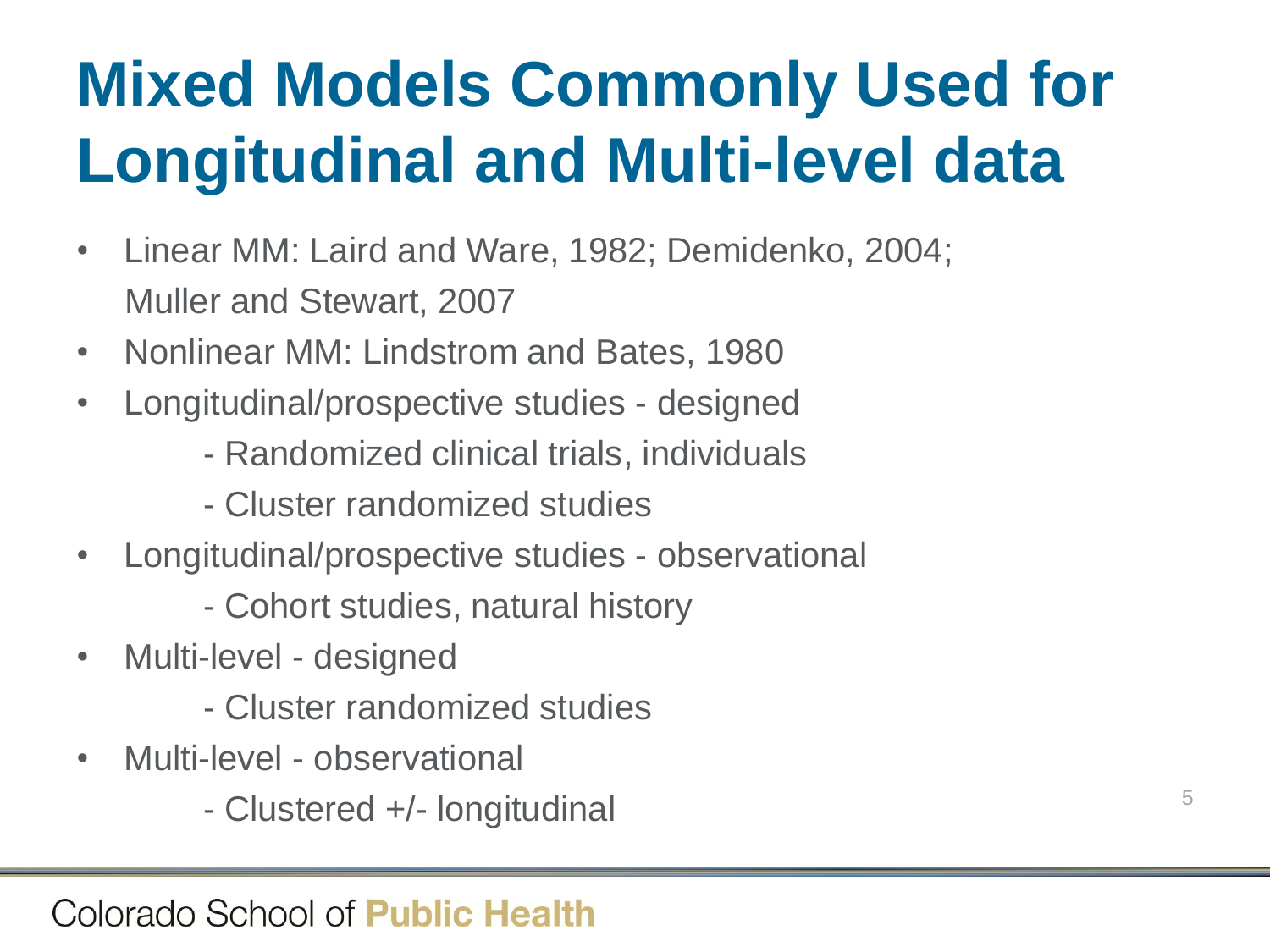### **General Linear Mixed Model Formulation - Muller and Stewart (2007)**

$$
\mathbf{y}_i = \mathbf{X}_i \boldsymbol{\beta} + \mathbf{Z}_i \mathbf{d}_i + \mathbf{e}_i \qquad \text{With Gaussian errors indicates} \\ = \mathbf{X}_i \boldsymbol{\beta} + \mathbf{e}_{+i} \\ = \text{fixed} + \text{ random} \\ \uparrow \\ \mathbf{E}(\mathbf{y}_i) \qquad \mathcal{V}(\mathbf{y}_i) \\ \text{model} \qquad \text{model} \\ \text{model} \qquad \text{model}
$$
\n
$$
\text{Population average version combines the randomness:} \\ \mathbf{y}_i = \mathbf{X}_i \boldsymbol{\beta} + \mathbf{e}_{+i}
$$

Population average version combines the randomness:

$$
\bm{y}_i = \bm{X}_i\bm{\beta} + \bm{e}_{+i}
$$

6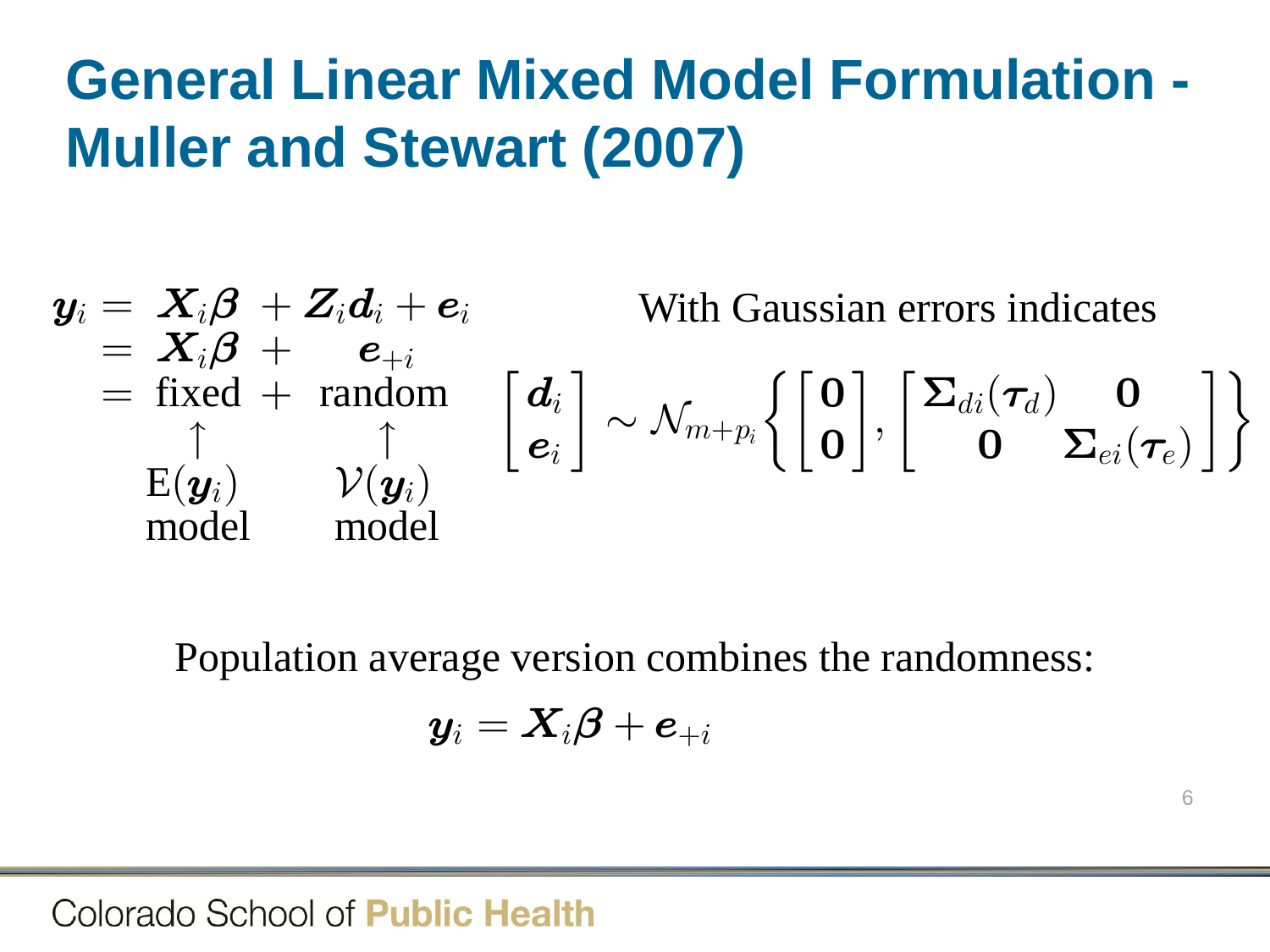### **Power for the Most Common Hypothesis Tests for the Linear Mixed Model**

- A) Power for testing fixed effects (means)
- B) Power for testing random effects (covariance)
- C) Power for testing fixed and random effects

*General and accurate power and sample size methodology is not available.*

*There are, however, good methods for most of class A.*  $\frac{1}{7}$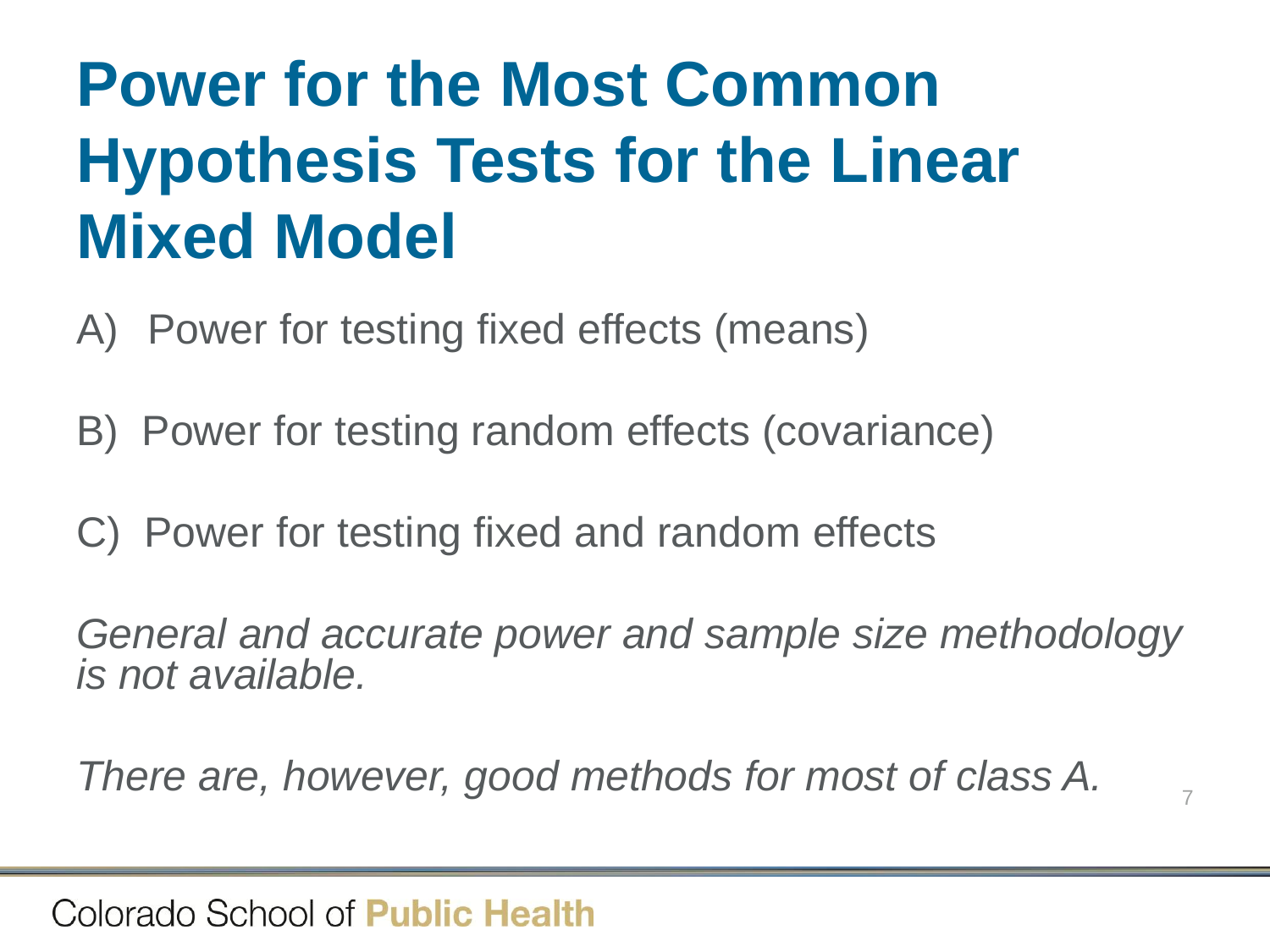# **Power and Sample Size for Fixed Effects in the Linear Mixed Model**

- **Key idea**: Some LMM can be recast as GLMM
- Which ones?
	- No missing data and no mistimed data
	- Unstructured covariance model across responses (a robust, safe, conservative assumption)
	- Typical clinical trial or longitudinal study in which main inference is about time by treatment interaction
- Why do we care?
	- Muller, et al (1992) show how to do power for time by treatment using GLMM framework!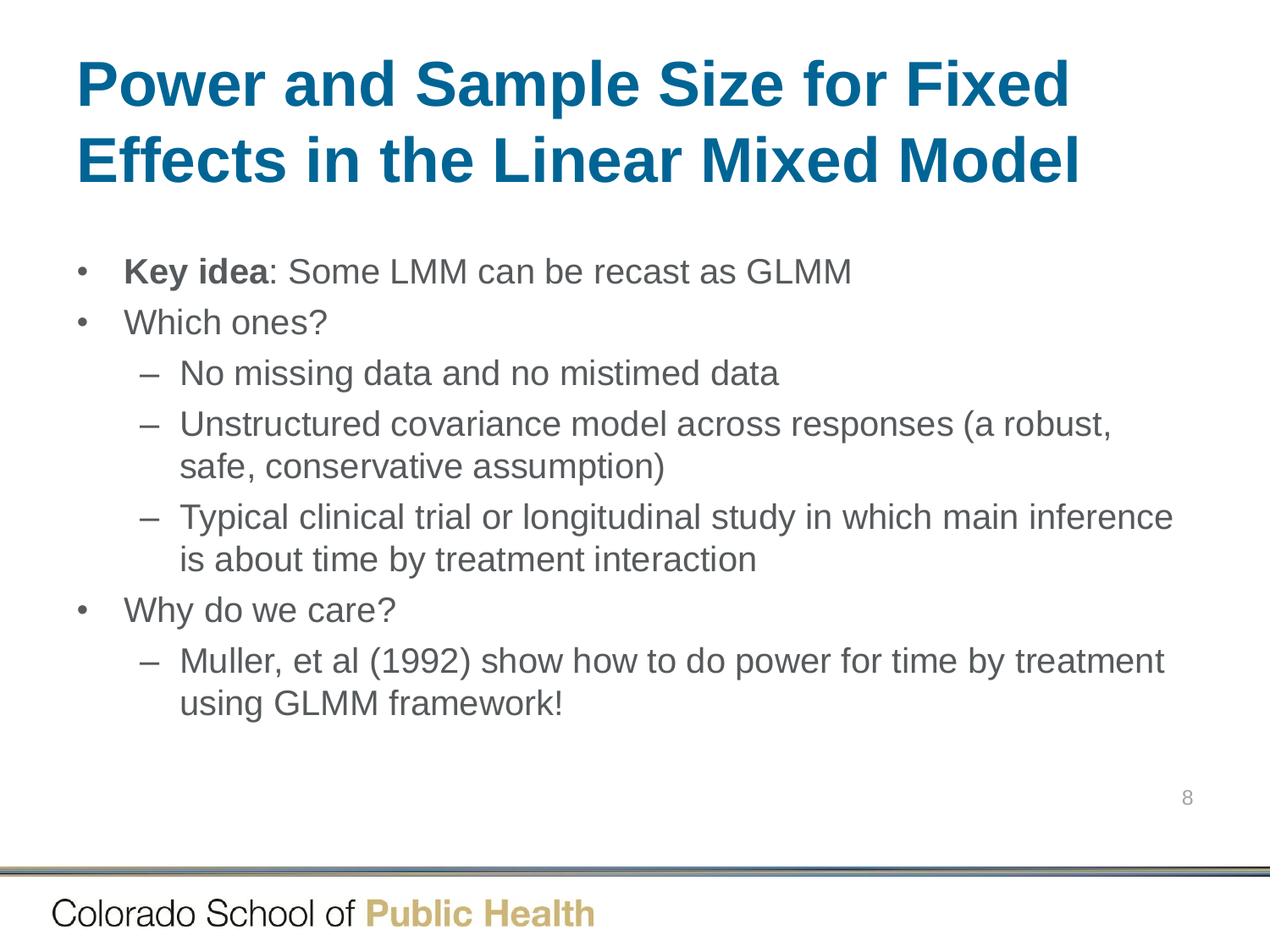# **Reversibility: The Linear Mixed Model as a General Linear Multivariate Model**

- A General Linear Multivariate Model (GLMM) has rows (subjects) and columns (repeated measures or multiple (subjects) and columns (repe $\text{outcomes)}: \bm{Y} = \bm{X}\bm{B} + \bm{E}$
- Equations 12.1-12.7 in Muller and Stewart (2007) allow seeing the LMM as a stacked (by subject) GLMM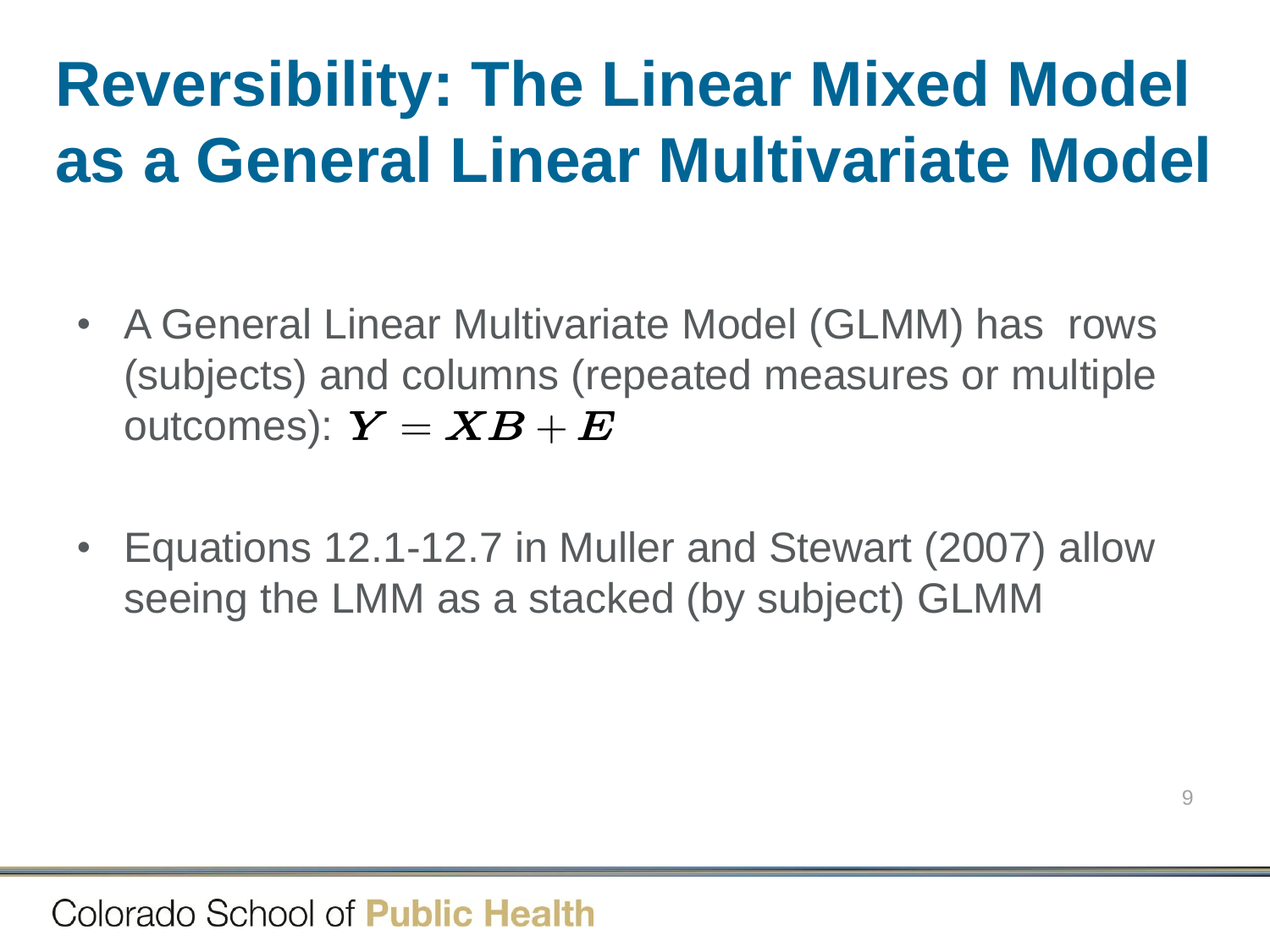# **Reversibility: Six Steps from** to a LMM<br> $[(X_M B)'] + vec(E')$ <sup>1. St.</sup>

**a GLMM to a LMM**  
\n
$$
\text{vec}(\boldsymbol{Y}') = \text{vec}[(\boldsymbol{X}_M \boldsymbol{B})'] + \text{vec}(\boldsymbol{E}')
$$
\n
$$
\begin{bmatrix}\n\boldsymbol{Y}'_1 \\
\boldsymbol{Y}'_2 \\
\vdots \\
\boldsymbol{Y}'_N\n\end{bmatrix} = \begin{bmatrix}\n(\boldsymbol{X}_M \boldsymbol{B})' \\
(\boldsymbol{X}_{M2} \boldsymbol{B})' \\
(\boldsymbol{X}_{MN} \boldsymbol{B})'\n\end{bmatrix} + \begin{bmatrix}\n\boldsymbol{E}'_1 \\
\boldsymbol{E}'_2 \\
\vdots \\
\boldsymbol{E}'_N\n\end{bmatrix}
$$
\n*2. Distributed*  
\n*2. Distributed*  
\n*2. Distributed*  
\n*3. Summar*  
\n*Y*'<sub>2</sub>  
\n*Y*'<sub>2</sub>  
\n*Y*'<sub>N</sub>  
\n*Y*'<sub>N</sub>  
\n*Y*'<sub>N</sub>  
\n*Y*'<sub>N</sub>  
\n*Y*'<sub>N</sub>  
\n*Y*'<sub>N</sub>  
\n*Y*'<sub>N</sub>  
\n*Y*'<sub>N</sub>  
\n*Y*'<sub>N</sub>  
\n*Y*'<sub>N</sub>  
\n*Y*'<sub>N</sub>  
\n*Y*'<sub>N</sub>  
\n*Y*'<sub>N</sub>  
\n*Y*'<sub>N</sub>  
\n*Y*'<sub>N</sub>  
\n*Y*'<sub>N</sub>  
\n*Y*'<sub>N</sub>  
\n*Y*'<sub>N</sub>  
\n*Y*'<sub>N</sub>  
\n*Y*'<sub>N</sub>  
\n*Y*'<sub>N</sub>  
\n*Y*'<sub>N</sub>  
\n*Y*'<sub>N</sub>  
\n*Y*'<sub>N</sub>  
\n*Y*'<sub>N</sub>  
\n*Y*'<sub>N</sub>  
\n*Y*'<sub>N</sub>  
\n*Y*'<sub>N</sub>  
\n*Y*'<sub>N</sub>  
\n*Y*'<sub>N</sub>  
\n*Y*'

 $\overline{p}$ 

 $\prime$ 

- 1. Stack GLMM by Independent Sampling Unit (ISU)
- 2. Distribute *vec* operator

$$
\begin{bmatrix}\n\mathbf{Y}'_1 \\
\mathbf{Y}'_2 \\
\vdots \\
\mathbf{Y}'_N\n\end{bmatrix} = (\mathbf{X_M} \otimes \mathbf{I}_p) \text{vec}(\mathbf{B}') + \begin{bmatrix}\n\mathbf{E}'_1 \\
\mathbf{E}'_2 \\
\vdots \\
\mathbf{E}'_N\n\end{bmatrix} \quad \text{3. Summarize common} \\
\text{Design Matrix across the} \\
\mathbf{Y}'_i\n\end{bmatrix}
$$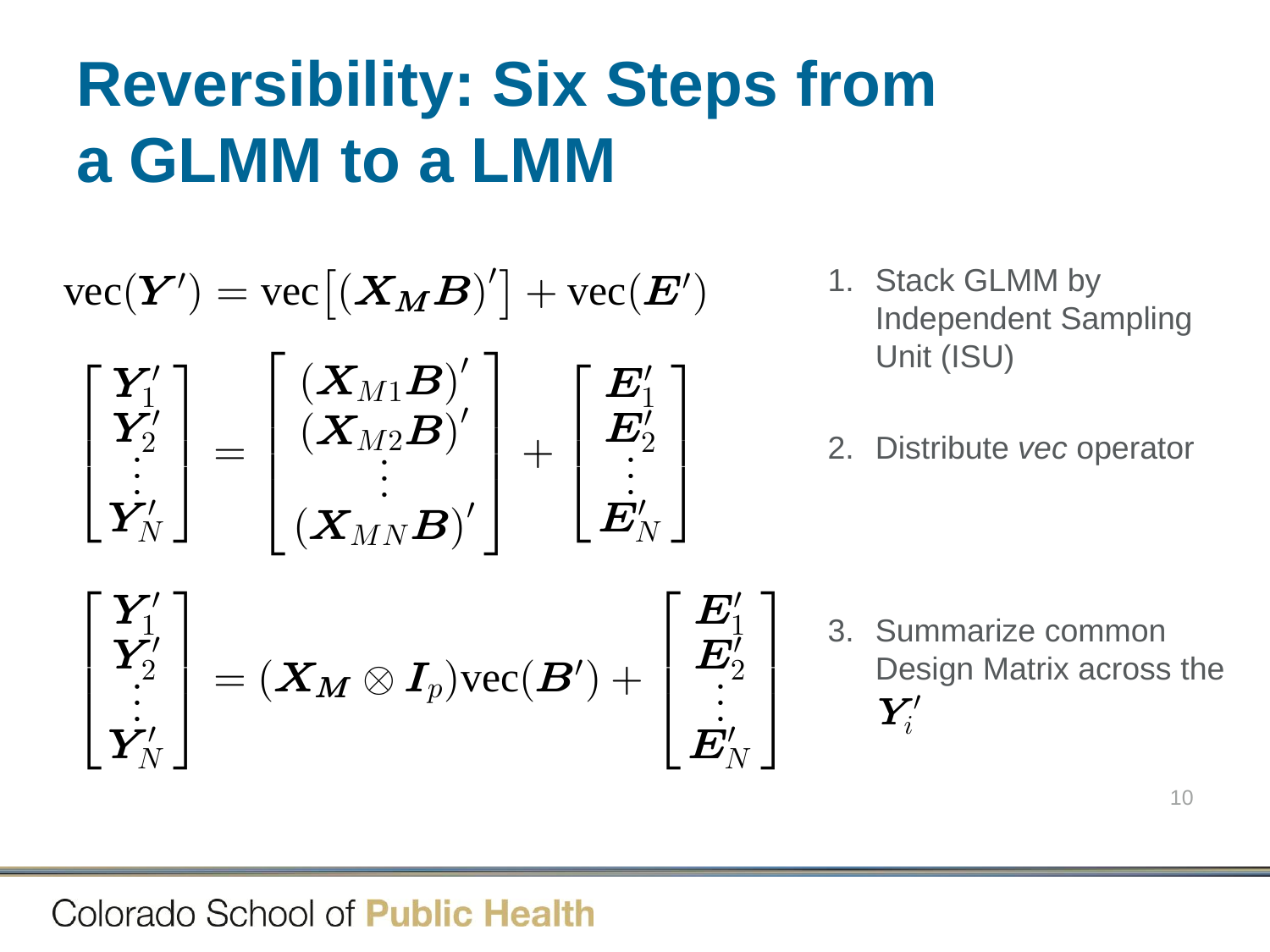# **Reversibility: Six Steps from a GLMM to a LMM, cont'd** a GLMM to a LMM, cont'd<br> $\begin{bmatrix} Y'_1 \\ Y'_2 \end{bmatrix}$   $\begin{bmatrix} B'_1 \\ B'_2 \end{bmatrix}$   $\begin{bmatrix} E'_1 \\ E'_2 \end{bmatrix}$  4. Di

**a GLMM to a LMM, cont'd**\n
$$
\begin{bmatrix}\nY_1' \\
Y_2' \\
\vdots \\
Y_N'\n\end{bmatrix} = (X_M \otimes I_p) \begin{bmatrix}\nB_1' \\
B_2' \\
\vdots \\
B_q'\n\end{bmatrix} + \begin{bmatrix}\nE_1' \\
E_2' \\
\vdots \\
E_N'\n\end{bmatrix} + \begin{bmatrix}\nA. \text{ Distribute } \nu \epsilon \\
\vdots \\
B_N'\n\end{bmatrix}
$$
\n
$$
\begin{bmatrix}\nY_1' \\
Y_2'\n\end{bmatrix} = \begin{bmatrix}\nx_{M11}I_p & x_{M12}I_p & \cdots & x_{M1q}I_p \\
x_{M21}I_p & x_{M22}I_p & \cdots & x_{M2q}I_p \\
\vdots & \vdots & \ddots & \vdots \\
x_{M21}I_p & x_{M22}I_p & \cdots & x_{M2q}I_p\n\end{bmatrix} \begin{bmatrix}\nB_1' \\
B_2' \\
\vdots\n\end{bmatrix} + \begin{bmatrix}\nE_1' \\
E_2' \\
\vdots\n\end{bmatrix} \begin{bmatrix}\n5. \text{ Expand Krou} \\
\text{Design featu}\n\end{bmatrix}
$$

4. Distribute *vec* operator on  $\overline{B_i'}$ 

$$
\begin{bmatrix}\n\mathbf{Y}_{N}^{2} \\
\mathbf{Y}_{N}^{'}\n\end{bmatrix} = \begin{bmatrix}\n\mathbf{X}_{M} \otimes \mathbf{I}_{p}\n\end{bmatrix}\n\begin{bmatrix}\n\mathbf{Y}_{2}^{2} \\
\mathbf{B}_{q}^{'}\n\end{bmatrix} + \begin{bmatrix}\n\mathbf{Z}_{2}^{2} \\
\mathbf{E}_{N}^{'}\n\end{bmatrix} \quad \text{on } \mathbf{B}_{i}^{\prime}
$$
\n
$$
\begin{bmatrix}\n\mathbf{Y}_{1}^{\prime} \\
\mathbf{Y}_{2}^{\prime} \\
\mathbf{Y}_{3}^{\prime}\n\end{bmatrix} = \begin{bmatrix}\n\begin{bmatrix}\nx_{M11}\mathbf{I}_{p} & x_{M12}\mathbf{I}_{p} & \cdots & x_{M1q}\mathbf{I}_{p} \\
x_{M21}\mathbf{I}_{p} & x_{M22}\mathbf{I}_{p} & \cdots & x_{M2q}\mathbf{I}_{p} \\
\vdots & \vdots & \ddots & \vdots \\
x_{MN1}\mathbf{I}_{p} & x_{MN2}\mathbf{I}_{p} & \cdots & x_{MNq}\mathbf{I}_{p}\n\end{bmatrix}\n\begin{bmatrix}\n\mathbf{B}_{1}^{'} \\
\mathbf{B}_{2}^{'} \\
\vdots \\
\mathbf{B}_{q}^{'}\n\end{bmatrix} + \begin{bmatrix}\n\mathbf{E}_{1}^{\prime} \\
\mathbf{E}_{2}^{\prime} \\
\vdots \\
\mathbf{E}_{N}^{\prime}\n\end{bmatrix} \quad \text{Design featt}
$$
\n
$$
\mathbf{Y}_{i}^{\prime} = (\mathbf{X}_{Mi} \otimes \mathbf{I}_{p}) \text{vec}(\mathbf{B}^{\prime}) + \mathbf{E}_{i}^{\prime} \quad \text{6. Recognize eqa single ISU general IMM}
$$

5. Expand Kronecker Design feature

6. Recognize equation for a single ISU as a *general* LMM 11

$$
\begin{array}{ll} \quad \vdots & \vdots & \vdots \\ & \downarrow x_{MN1} \boldsymbol{I_p}\, x_{MN2} \boldsymbol{I_p} \cdots x_{MNq} \boldsymbol{I_p} \end{array} \begin{array}{ll} \ & \downarrow \boldsymbol{B}_q' \end{array} \begin{array}{ll} \ & \downarrow \boldsymbol{E}_N' \end{array}
$$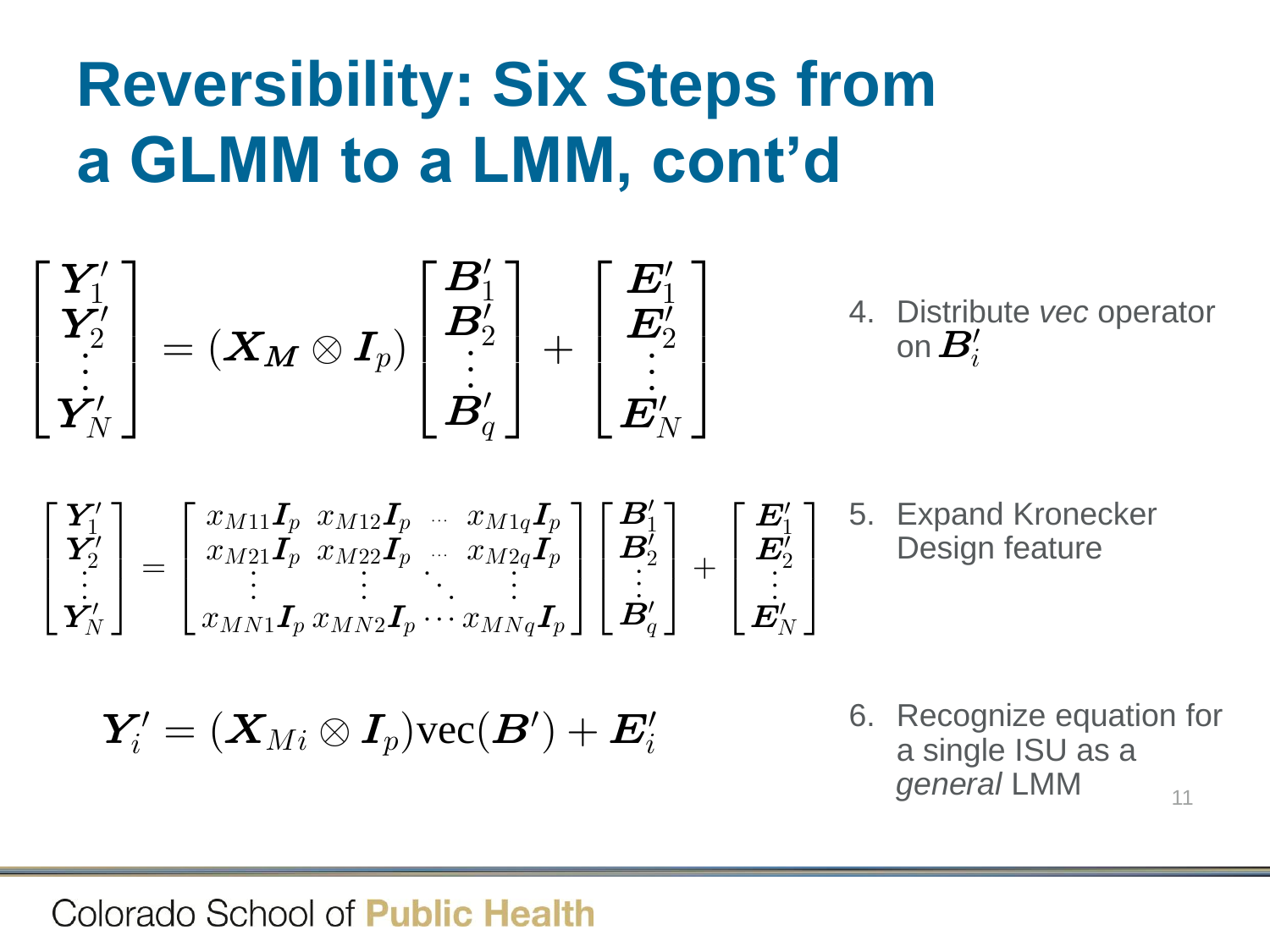**Reversibility: Stated Simply**<br>Two equivalent representations for the regression<br>for subject *i*:<br> $Y'_i = (X_{Mi} \otimes I_p) \text{vec}(B') + E'_i$  Stacked Multivan Two equivalent representations for the regression equation for subject *i*: wo equivalent representations for the regression<br>
or subject *i*:<br>  $\boldsymbol{Y}'_i = (\boldsymbol{X}_{Mi} \otimes \boldsymbol{I}_p) \text{vec}(\boldsymbol{B}') + \boldsymbol{E}'_i \quad \text{Stacked Multiv:}$ For equivalent representations for the regresubject i:<br>  $\mathbf{F}_i' = (\boldsymbol{X}_{Mi} \otimes \boldsymbol{I}_p) \text{vec}(\boldsymbol{B}') + \boldsymbol{E}_i' \quad \text{Stacked Mu}$ b equivalent representations for the regre<br>subject *i*:<br> $\mathbf{W} = (\boldsymbol{X}_{Mi} \otimes \boldsymbol{I}_p) \text{vec}(\boldsymbol{B}') + \boldsymbol{E}_i' \quad \text{Stacked Mu}$ valent representation $\mathbf{t} \text{ } \dot{h}$ : $\dot{M} \otimes \boldsymbol{I}_p) \text{vec}(\boldsymbol{B}') + \boldsymbol{E}$ equivalent representations for the regres<br>ubject *i*:<br>=  $(X_{Mi} \otimes I_p) \text{vec}(\mathbf{B}') + \mathbf{E}'_i$  Stacked Mult gresentations for the regression equation<br>vec( $B'$ ) +  $E'_i$  Stacked Multivariate Model

$$
Y'_i = (X_{Mi} \otimes I_p) \text{vec}(\mathcal{B}') + E'_i
$$
 Stacked Multivariate Model  
\n $\Leftrightarrow$   
\n $y_i = X_{mi} \beta + e_{+i}$  Population Average  
\nMixed Model

$$
\Leftrightarrow
$$

$$
\boldsymbol{y}_i = \boldsymbol{X}_{mi}\boldsymbol{\beta} + \boldsymbol{e}_{+i}
$$

 $X_{mi}\boldsymbol{\beta} + \boldsymbol{e}_{+i}$  Population Average<br>Mixed Model<br> $\boldsymbol{X}_{Mi} \otimes \boldsymbol{I}_p = \boldsymbol{X}_{mi}$  and  $\text{vec}(\boldsymbol{B}') = \boldsymbol{\beta}$ +  $e_{+i}$  Population Average<br>Mixed Model<br> $\otimes I_p = X_{mi}$  and  $\text{vec}(\mathbf{B}') = \boldsymbol{\beta}$ Population Average<br>Mixed Model<br> $(B') = \beta$ Population Average Mixed Model

$$
\mathbf{y}_i - \mathbf{\Lambda}_{mi} \boldsymbol{\rho} + \boldsymbol{e}_{+i} \qquad \text{Population}
$$
\nMixed M

\nwhere  $\mathbf{X}_{Mi} \otimes \mathbf{I}_p = \mathbf{X}_{mi}$  and  $\text{vec}(\mathbf{B}') = \boldsymbol{\beta}$ 

12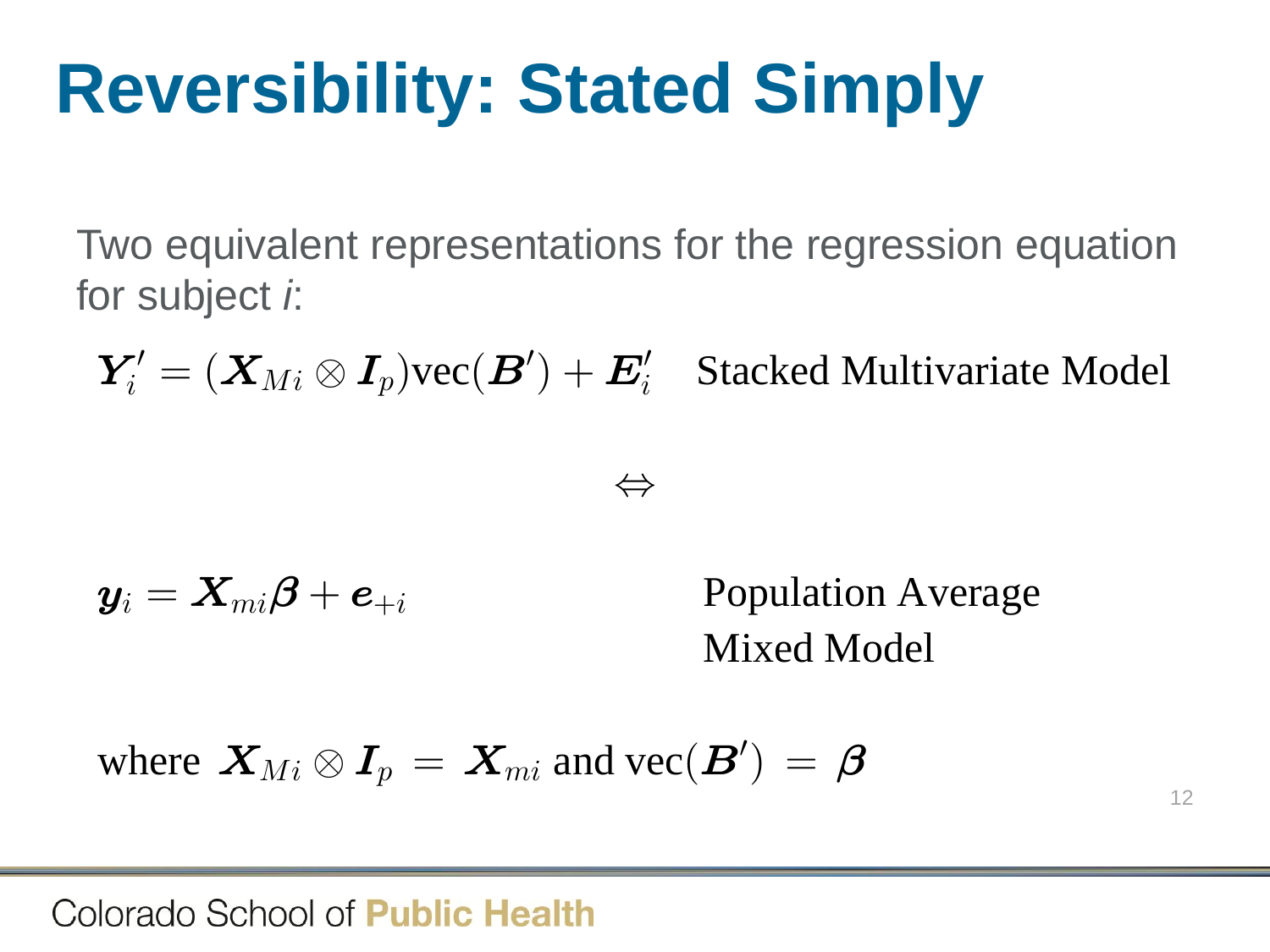# **Conditions for Reversibility**

- As a special case of a LMM, the defining characteristics of a GLMM are "Kronecker design" and "Kronecker covariance."
- Kronecker design requires a common design matrix for all response variables (columns of  $Y$ , which may be repeated measures).
- Kronecker covariance requires a common covariance matrix for all independent sampling units (rows of  $\boldsymbol{Y}$ , which may be persons).
- Need to keep track of:
	- What's an ISU (often person) and what's an observation
	- Between ISU factors vs. within ISU factors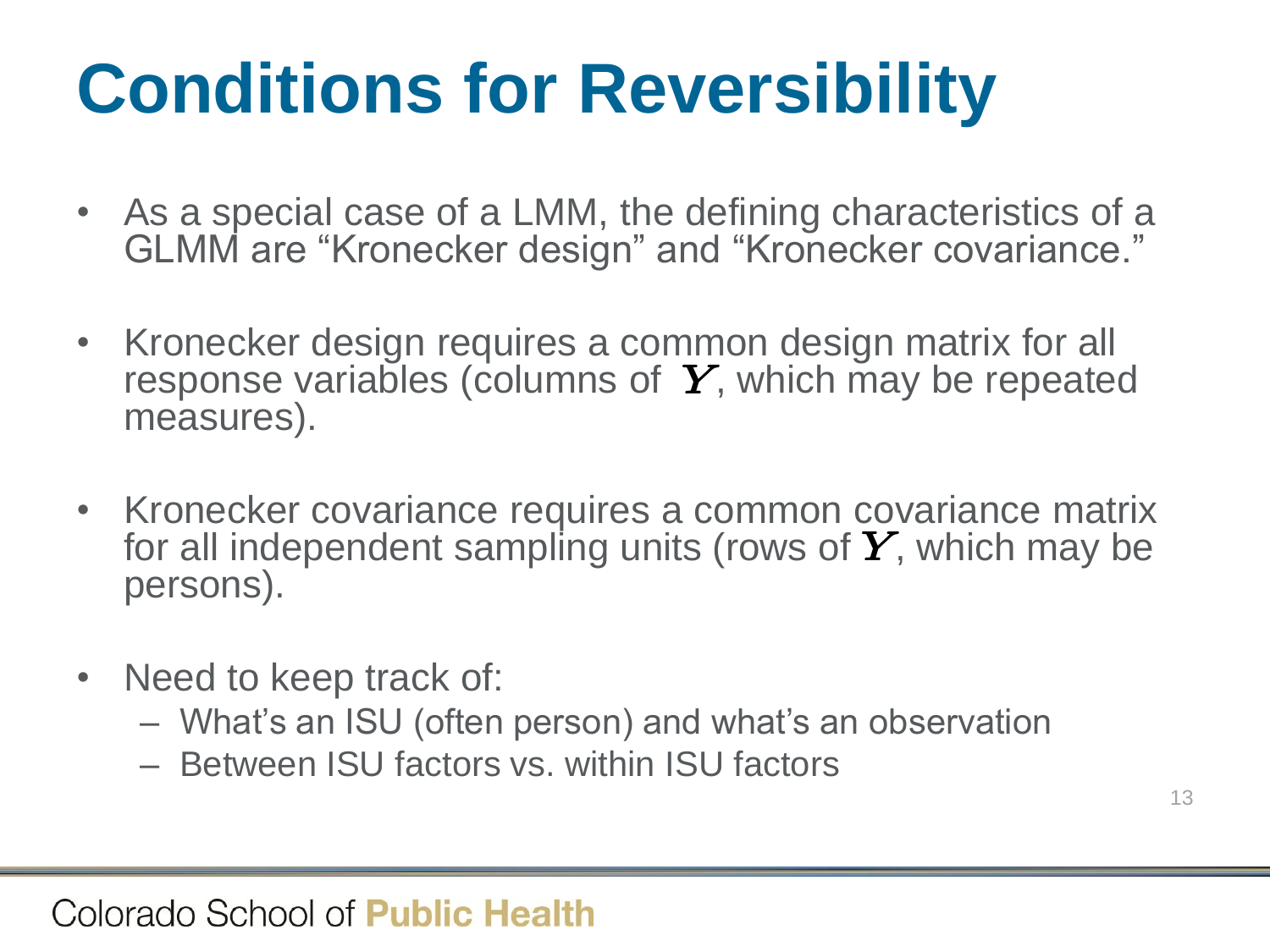# $GLMM \Rightarrow LMM$ : Start with GLMM

| $Y_1$                        | $Y_2$                                                                                    | $Y_3$                   | $X_1$          | $X_2$            | $X_3$            | $X_4$            | E1              | E2                                                          | E <sub>3</sub>          |
|------------------------------|------------------------------------------------------------------------------------------|-------------------------|----------------|------------------|------------------|------------------|-----------------|-------------------------------------------------------------|-------------------------|
| $Y_{1,1,1}$                  | $Y_{1,2,1}$                                                                              | $Y_{1,3,1}$             | 1              | $\overline{0}$   | $\overline{0}$   | $\overline{0}$   | $E_{1,1,1}$     | $E_{1,2,1}$                                                 | $E_{1,3,1}$             |
| $Y_{2,1,1}$                  | $Y_{2,2,1}$                                                                              | $Y_{2,3,1}$             | 1              | $\mathbf 0$      | $\mathsf{O}$     | $\boldsymbol{0}$ | $E_{2,1,1}$     | $E_{2,2,1}$                                                 | $E_{2,3,1}$             |
|                              | $\bullet$ . The set of $\bullet$                                                         | $\sim 10^{-10}$         | 1              | $\mathbf 0$      | $\mathbf 0$      | $\mathbf 0$      |                 | $\sim 100$ km s $^{-1}$                                     | $\sim 100$ km s $^{-1}$ |
| $Y_{n1,1,1}$                 | $Y_{n1,2,1}$                                                                             | $Y_{n1,3,1}$            | 1              | $\boldsymbol{0}$ | $\boldsymbol{0}$ | $\mathbf 0$      | $E_{n1,1,1}$    | $E_{n1,2,1}$                                                | $E_{n1,3,1}$            |
| $Y_{1,1,2}$                  | $Y_{1,2,2}$                                                                              | $Y_{1,3,2}$             | $\overline{0}$ | 1                | $\overline{0}$   | $\boldsymbol{0}$ | $E_{1,1,2}$     | $E_{1,2,2}$                                                 | $E_{1,3,2}$             |
| $Y_{2,1,2}$                  | $Y_{2,2,2}$                                                                              | $Y_{2,3,2}$             | 0              | 1                | $\mathbf 0$      | $\overline{0}$   | $E_{2,1,2}$     | $E_{2,2,2}$                                                 | $E_{2,3,2}$             |
| $\sim 10^{-10}$ km s $^{-1}$ | $\mathcal{L}(\mathcal{A})$ . The contract of $\mathcal{A}(\mathcal{A})$                  |                         | $\overline{0}$ | 1                | $\overline{0}$   | $\mathbf 0$      |                 | $\mathcal{L}(\mathbf{r},\mathbf{r})$ .                      |                         |
| $Y_{n2,1,2}$                 | $Y_{n2,2,2}$                                                                             | $Y_{n2,3,2}$            | $\overline{0}$ | 1                | 0                | $\mathbf 0$      | $E_{n2,1,2}$    | $E_{n2,2,2}$                                                | $E_{n2,3,2}$            |
| $Y_{1,1,3}$                  | $Y_{1,2,3}$                                                                              | $Y_{1,3,3}$             | $\mathbf 0$    | $\overline{0}$   | $\mathbf 1$      | $\mathbf 0$      | $E_{1,1,3}$     | $E_{1,2,3}$                                                 | $E_{1,3,3}$             |
| $Y_{2,1,3}$                  | $Y_{2,2,3}$                                                                              | $Y_{2,3,3}$             | $\overline{0}$ | $\overline{0}$   | 1                | $\boldsymbol{0}$ | $E_{2,1,3}$     | $E_{2,2,3}$                                                 | $E_{2,3,3}$             |
| $\sim 10^{-11}$              | $\sim 100$ km s $^{-1}$                                                                  | $\sim 10^{-10}$         | $\overline{0}$ | $\overline{0}$   | 1                | $\mathbf 0$      | $\sim 10^{-11}$ | $\sim 10^{-10}$                                             | $\sim 100$              |
| $Y_{n3,1,3}$                 | $Y_{n3,2,3}$                                                                             | $Y_{n3,3,3}$            | $\overline{0}$ | 0                | 1                | $\mathbf 0$      | $E_{n3,1,3}$    | $E_{n3,2,3}$                                                | $E_{n3,3,3}$            |
| $Y_{1,1,4}$                  | $Y_{1,2,4}$                                                                              | $Y_{1,3,4}$             | 0              | $\mathbf 0$      | $\overline{0}$   | 1                | $E_{1,1,4}$     | $E_{1,2,4}$                                                 | $E_{1,3,4}$             |
| $Y_{2,1,4}$                  | $Y_{2,2,4}$                                                                              | $Y_{2,3,4}$             | $\overline{0}$ | 0                | 0                | 1                | $E_{2,1,4}$     | $E_{2,2,4}$                                                 | $E_{2,3,4}$             |
|                              | $\mathcal{A}(\mathcal{A})$ and $\mathcal{A}(\mathcal{A})$ and $\mathcal{A}(\mathcal{A})$ | $\sim 100$ km s $^{-1}$ | $\overline{0}$ | $\overline{0}$   | $\overline{0}$   | 1                |                 | $\bullet$ .<br><br><br><br><br><br><br><br><br><br><br><br> |                         |
| $Y_{n4,1,4}$                 | $Y_{n4,2,4}$                                                                             | $Y_{n4,3,4}$            | $\mathbf 0$    | $\mathbf 0$      | $\boldsymbol{0}$ | $\mathbf 1$      | $E_{n4,1,4}$    | $E_{n4,2,4}$                                                | $E_{n4,3,4}$            |

**Colorado School of Public Health** 

14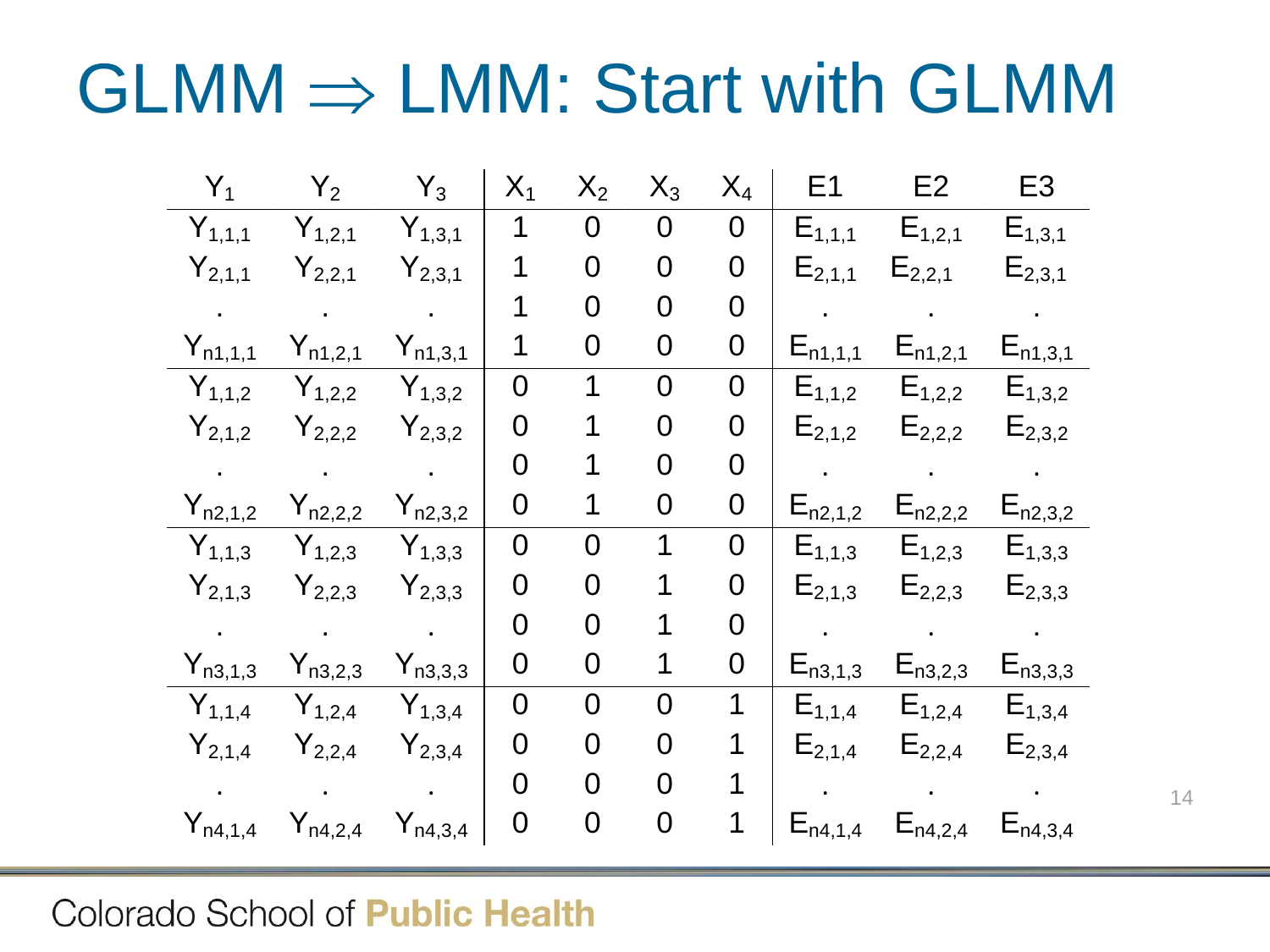$GLMM \Rightarrow LMM: Steps 1 - 3$ 

| vec(Y')              | $X_M \otimes I_p$ |                |                |                |                |                  |                |                |                  |                |                     | vec(E')          |                      |
|----------------------|-------------------|----------------|----------------|----------------|----------------|------------------|----------------|----------------|------------------|----------------|---------------------|------------------|----------------------|
|                      | $X_1$             | $X_2$          | $X_3$          | $X_4$          | $X_5$          | $X_6$            | $X_7$          | $X_8$          | $X_9$            | $X_{10}$       | $\overline{X}_{11}$ | $X_{12}$         |                      |
| $Y_{1,1,1}$          | 1                 | 0              | 0              | 0              | $\overline{0}$ | $\boldsymbol{0}$ | $\mathbf 0$    | 0              | $\mathbf 0$      | $\mathbf 0$    | 0                   | $\mathbf 0$      | $E_{1,1,1}$          |
| $Y_{1,2,1}$          | $\overline{0}$    | 1              | $\overline{0}$ | 0              | $\overline{0}$ | $\overline{0}$   | $\overline{0}$ | $\mathbf 0$    | $\mathbf 0$      | $\mathbf 0$    | $\mathbf 0$         | $\overline{0}$   | $E_{1,2,1}$          |
| $Y_{1,3,1}$          | $\overline{0}$    | $\overline{0}$ | 1              | $\overline{0}$ | $\mathbf 0$    | $\mathbf 0$      | $\overline{0}$ | $\overline{0}$ | $\mathbf 0$      | $\mathbf 0$    | $\mathbf 0$         | $\mathbf 0$      | $E_{1,3,1}$          |
| $Y_{2,1,1}$          | 1                 | $\overline{0}$ | $\overline{0}$ | 0              | $\mathbf 0$    | $\mathbf 0$      | $\overline{0}$ | $\mathbf 0$    | $\mathbf 0$      | $\overline{0}$ | $\overline{0}$      | $\mathbf 0$      | $\mathsf{E}_{2,1,1}$ |
| $Y_{2,2,1}$          | $\overline{0}$    | 1              | $\overline{0}$ | $\overline{0}$ | $\mathbf 0$    | $\overline{0}$   | $\overline{0}$ | $\overline{0}$ | $\mathbf 0$      | $\overline{0}$ | $\overline{0}$      | $\mathbf 0$      | $E_{2,2,1}$          |
| $Y_{2,3,1}$          | $\mathbf 0$       | $\overline{0}$ | 1              | $\overline{0}$ | $\mathbf 0$    | $\mathbf 0$      | $\mathbf 0$    | $\overline{0}$ | $\mathbf 0$      | $\overline{0}$ | $\mathbf 0$         | $\mathbf 0$      | $E_{2,3,1}$          |
|                      |                   |                |                | $\blacksquare$ |                |                  |                |                |                  |                |                     | $\blacksquare$   |                      |
| $\bar{Y}_{2,1,2}$    | $\overline{0}$    | $\overline{0}$ | $\overline{0}$ | 1              | $\overline{0}$ | $\overline{0}$   | $\overline{0}$ | $\overline{0}$ | $\boldsymbol{0}$ | $\overline{0}$ | $\overline{0}$      | $\mathbf 0$      | $E_{1,1,2}$          |
| $\mathsf{Y}_{2,2,2}$ | $\mathbf 0$       | $\mathbf 0$    | $\overline{0}$ | $\overline{0}$ | 1              | $\mathbf 0$      | $\mathbf 0$    | $\mathbf 0$    | $\pmb{0}$        | $\mathbf 0$    | $\mathbf 0$         | $\mathbf 0$      | $E_{1,2,2}$          |
| $Y_{2,3,2}$          | $\mathbf 0$       | $\overline{0}$ | $\overline{0}$ | $\overline{0}$ | $\overline{0}$ | 1                | $\mathbf 0$    | $\mathbf 0$    | $\mathbf 0$      | $\overline{0}$ | $\mathbf 0$         | $\mathbf 0$      | $E_{1,3,2}$          |
| $\ddot{\phantom{0}}$ |                   | $\blacksquare$ | $\blacksquare$ |                |                |                  |                | ٠              | $\blacksquare$   |                |                     |                  |                      |
| $Y_{1,1,3}$          | $\overline{0}$    | $\overline{0}$ | $\overline{0}$ | $\overline{0}$ | $\overline{0}$ | $\mathbf 0$      | 1              | $\overline{0}$ | $\mathbf 0$      | $\overline{0}$ | $\overline{0}$      | $\mathbf 0$      | $E_{1,1,3}$          |
| $Y_{1,2,3}$          | $\overline{0}$    | $\overline{0}$ | $\overline{0}$ | $\overline{0}$ | $\mathbf 0$    | $\mathbf 0$      | $\overline{0}$ | 1              | $\mathbf 0$      | $\mathbf 0$    | $\mathbf 0$         | $\mathbf 0$      | $E_{1,2,3}$          |
| $Y_{1,3,3}$          | $\mathbf 0$       | $\mathbf 0$    | $\mathbf 0$    | $\mathbf 0$    | $\mathbf 0$    | $\mathbf 0$      | $\mathbf 0$    | $\mathbf 0$    | $\mathbf 1$      | $\overline{0}$ | $\mathbf 0$         | $\boldsymbol{0}$ | $E_{1,3,3}$          |
|                      |                   | $\blacksquare$ | $\blacksquare$ |                |                | $\blacksquare$   | $\blacksquare$ | $\blacksquare$ |                  |                |                     |                  |                      |
| $\bar{Y}_{1,1,4}$    | $\overline{0}$    | $\overline{0}$ | $\overline{0}$ | $\overline{0}$ | $\overline{0}$ | $\mathbf 0$      | $\overline{0}$ | $\overline{0}$ | $\overline{0}$   | 1              | $\overline{0}$      | $\mathbf 0$      | $E_{1,1,4}$          |
| $Y_{1,2,4}$          | $\mathbf 0$       | $\mathbf 0$    | $\overline{0}$ | $\overline{0}$ | $\mathbf 0$    | $\mathbf 0$      | $\overline{0}$ | $\overline{0}$ | $\pmb{0}$        | $\mathbf 0$    | 1                   | $\mathbf 0$      | $E_{1,2,4}$          |
| $Y_{1,3,4}$          | $\mathbf 0$       | $\mathbf 0$    | $\mathbf 0$    | $\overline{0}$ | $\mathbf 0$    | $\mathbf 0$      | $\mathbf 0$    | $\mathbf 0$    | $\mathbf 0$      | $\overline{0}$ | $\mathbf 0$         | 1                | $E_{1,3,4}$          |
|                      |                   |                |                |                |                |                  |                |                |                  |                |                     |                  |                      |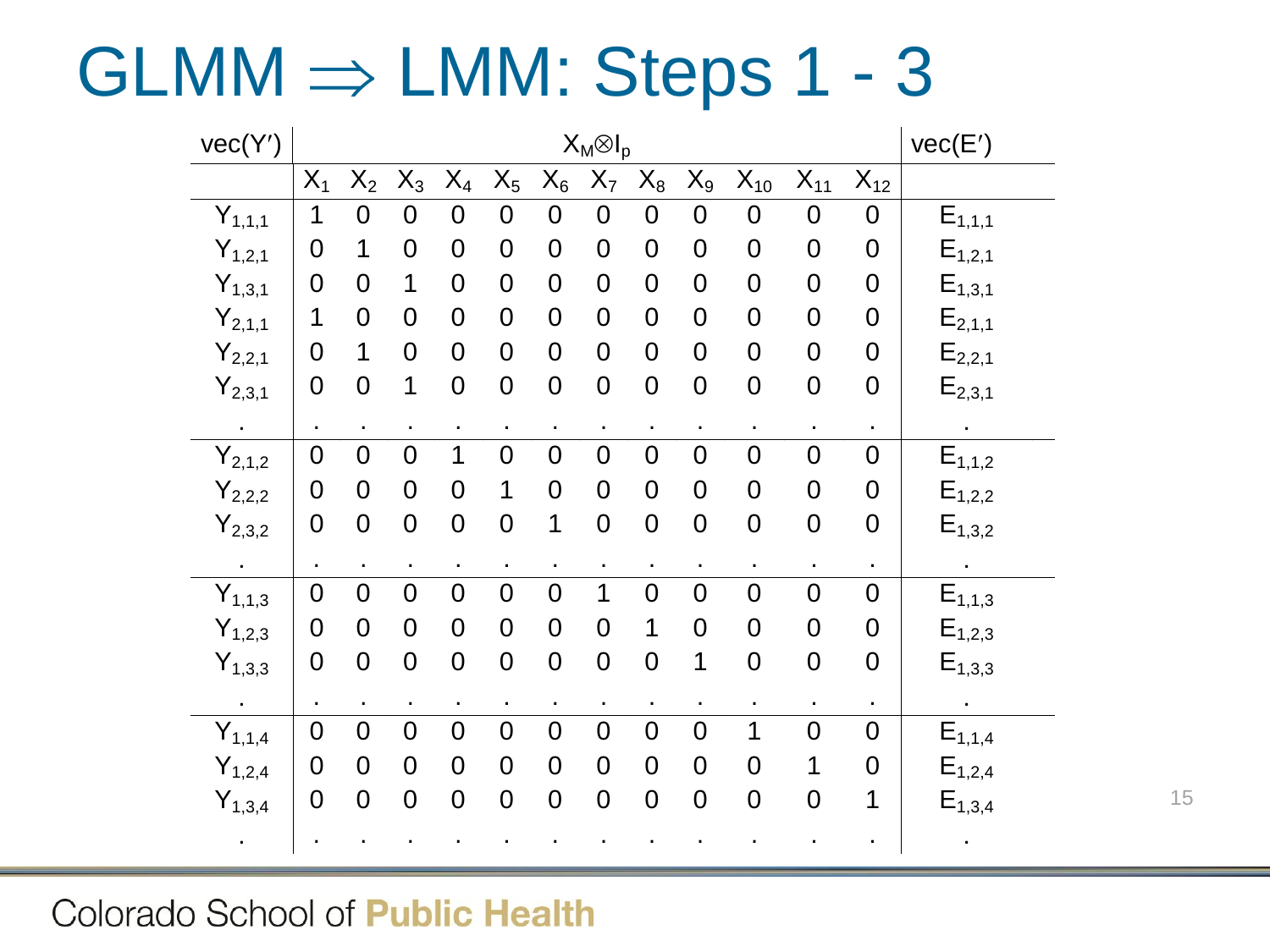# $GLMM \Rightarrow LMM$ : Steps 5 and 6

| $y_i$       | $X_m$          |                |                |                |                |                |                |                |                |                     |                     | $e_i$               |             |
|-------------|----------------|----------------|----------------|----------------|----------------|----------------|----------------|----------------|----------------|---------------------|---------------------|---------------------|-------------|
|             | $X_1$          | $X_2$          | $X_3$          | $X_4$          | $X_5$          | $X_6$          | $X_7$          | $\mathsf{X}_8$ | $X_9$          | $X_{10}$            | $X_{11}$            | $X_{12}$            |             |
| $y_{1,1,1}$ | 1              | $\Omega$       | 0              | $\overline{0}$ | $\overline{0}$ | $\overline{0}$ | $\overline{0}$ | $\overline{0}$ | $\overline{0}$ | $\overline{0}$      | $\overline{0}$      | $\overline{0}$      | $e_{1,1,1}$ |
| $y_{1,2,1}$ | 0              |                | 0              | $\overline{0}$ | $\overline{0}$ | $\overline{0}$ | $\overline{0}$ | $\overline{0}$ | $\overline{0}$ | $\overline{O}$      | $\overline{O}$      | $\overline{O}$      | $e_{1,2,1}$ |
| $y_{1,3,1}$ | $\overline{O}$ | $\bigcap$      |                | $\overline{O}$ | $\overline{0}$ | $\bigcap$      | $\overline{0}$ | $\overline{O}$ | $\overline{O}$ | $\bigcirc$          | $\overline{0}$      | $\bigcirc$          | $e_{1,3,1}$ |
| $y_{2,1,1}$ | 1              | $\overline{O}$ | $\overline{0}$ | $\overline{O}$ | $\overline{O}$ | $\bigcap$      | $\overline{0}$ | $\overline{0}$ | $\overline{O}$ | $\overline{O}$      | $\overline{0}$      | $\overline{0}$      | $e_{2,1,1}$ |
| $y_{2,2,1}$ | $\overline{0}$ |                | $\overline{O}$ | $\overline{O}$ | $\overline{O}$ | $\overline{O}$ | $\overline{O}$ | $\overline{O}$ | $\overline{O}$ | $\overline{O}$      | $\overline{0}$      | $\overline{O}$      | $e_{2,2,1}$ |
| $y_{2,3,1}$ | $\overline{0}$ | $\overline{O}$ | 1              | $\overline{O}$ | $\overline{O}$ | $\overline{0}$ | $\overline{O}$ | $\overline{O}$ | $\bigcirc$     | $\overline{0}$      | $\overline{O}$      | $\bigcirc$          | $e_{2,3,1}$ |
| $\epsilon$  |                |                |                |                |                |                |                |                |                |                     | $\bar{\phantom{a}}$ | $\bar{\phantom{a}}$ | $\circ$     |
| $y_{2,1,2}$ | $\overline{O}$ | $\bigcap$      |                |                |                |                | $\bigcap$      | $\bigcap$      | $\overline{O}$ | $\overline{0}$      | $\overline{O}$      | $\overline{0}$      | $e_{2,1,2}$ |
| $y_{2,2,2}$ | $\overline{0}$ | $\overline{0}$ | $\overline{0}$ |                |                |                | $\overline{0}$ | $\overline{0}$ | $\overline{0}$ | $\overline{O}$      | $\overline{O}$      | $\overline{O}$      | $e_{2,2,2}$ |
| $y_{2,3,2}$ | $\overline{O}$ | $\overline{O}$ | $\overline{O}$ | $\overline{0}$ |                | 1              | $\overline{O}$ | $\overline{O}$ | $\overline{O}$ | $\overline{0}$      | $\overline{O}$      | $\bigcirc$          | $e_{2,3,2}$ |
| $\circ$     |                |                |                |                |                |                |                |                |                | $\blacksquare$      |                     | $\bar{a}$           | $\circ$     |
| $y_{1,1,3}$ | $\overline{O}$ | $\overline{O}$ | $\overline{O}$ | $\overline{O}$ | $\overline{O}$ | $\bigcap$      | 1              | $\overline{O}$ | $\overline{O}$ | $\overline{O}$      | $\overline{O}$      | $\overline{O}$      | $e_{1,1,3}$ |
| $y_{1,2,3}$ | $\overline{0}$ | $\overline{0}$ | $\overline{0}$ | $\overline{0}$ | $\overline{0}$ | 0              | $\overline{0}$ | 1              | $\overline{O}$ | $\overline{O}$      | $\overline{0}$      | $\overline{O}$      | $e_{1,2,3}$ |
| $y_{1,3,3}$ | $\bigcirc$     | $\overline{O}$ | $\overline{O}$ | $\overline{O}$ | $\overline{O}$ | $\overline{O}$ | $\overline{O}$ | $\overline{O}$ | 1              | $\overline{0}$      | $\overline{O}$      | $\bigcirc$          | $e_{1,3,3}$ |
| $\epsilon$  | $\bar{z}$      |                |                |                |                | $\equiv$       |                | $\bar{a}$      |                | $\bar{\phantom{a}}$ | $\bar{z}$           | $\sim$              | $\epsilon$  |
| $y_{1,1,4}$ | $\overline{0}$ | $\overline{0}$ | 0              |                | 0              |                | $\Omega$       | $\overline{0}$ | 0              | 1                   | $\overline{O}$      | $\overline{O}$      | $e_{1,1,4}$ |
| $y_{1,2,4}$ | $\overline{0}$ | $\overline{0}$ | $\overline{0}$ | 0              | 0              | 0              | $\overline{0}$ | 0              | 0              | $\overline{O}$      | 1                   | $\overline{0}$      | $e_{1,2,4}$ |
| $y_{1,3,4}$ | $\bigcirc$     | $\bigcirc$     | $\bigcirc$     | $\overline{O}$ | $\overline{O}$ | $\overline{O}$ | $\overline{O}$ | $\overline{0}$ | $\bigcirc$     | $\overline{0}$      | $\overline{O}$      | $\mathbf 1$         | $e_{1,3,4}$ |
| $\circ$     |                |                |                |                |                |                |                |                |                |                     |                     |                     | $\alpha$    |

Colorado School of Public Health

16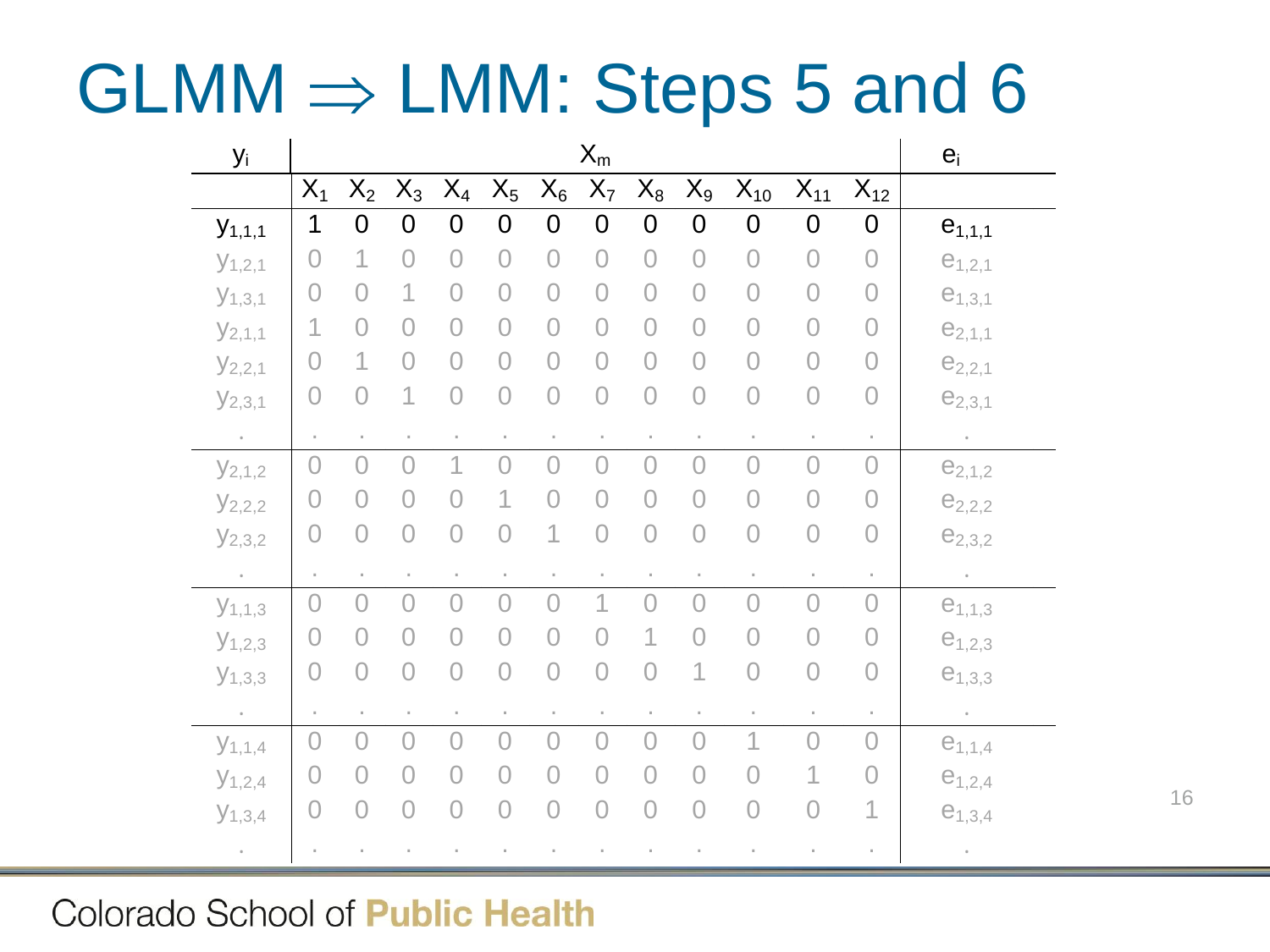### **Power and Sample Size for Fixed Effects in a Linear Mixed Model**

To be reversible to a GLMM, a mixed model must:

- Have a Balanced Design within ISU; no repeated covariates; saturated between-within
- Have an Unstructured Covariance Model
- Use Wald test for inference about Fixed Effects
- Use Kenward-Rogers df approximation for Wald tests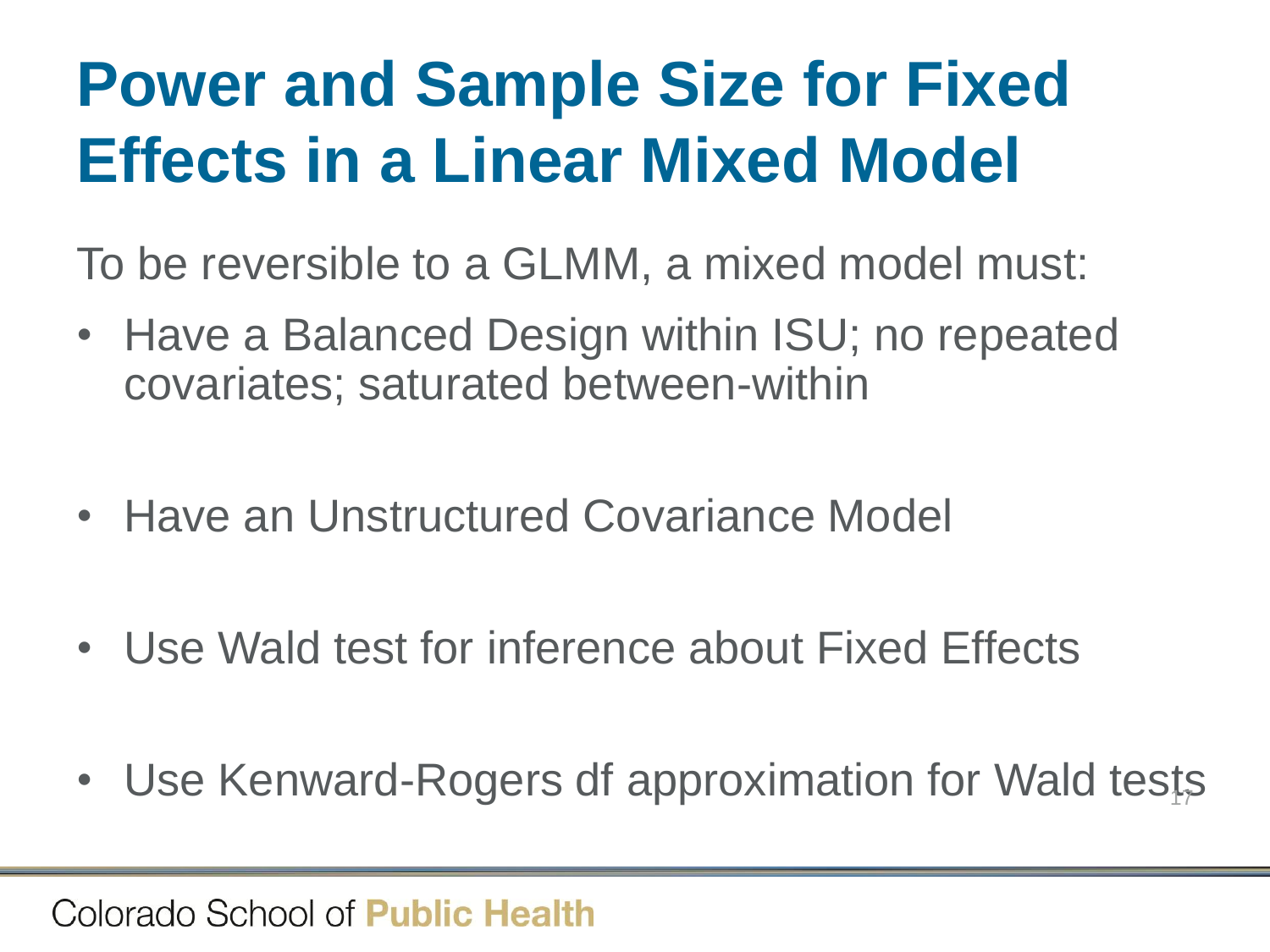### **Power and Sample Size for GLMM**

- Muller, LaVange, Ramey and Ramey (1992)
- Multivariate approach to repeated measures and MANOVA, "multivariate": MULTIREP uses 1 of 4 test statistics: HLT, WLK, PBT, RLR
- "Univariate" approach to repeated measures, UNIREP uses 1 of 4 test statistics: UN, HF, GG, Box (Muller, Edwards, Simpson Taylor, 2007)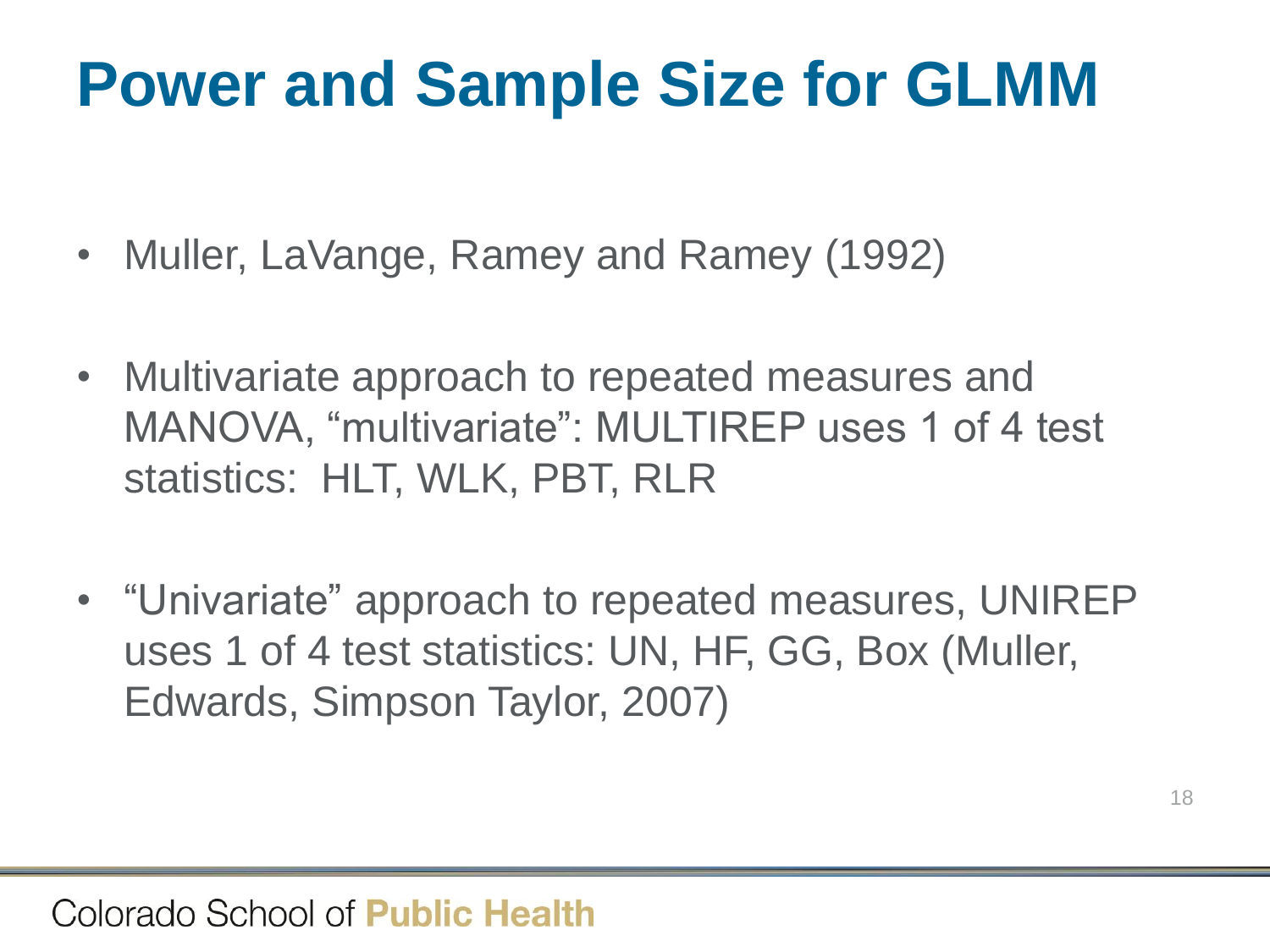# **Examples of Common Fixed Effects Hypothesis Tests for the LMM**

- Pure between-group comparisons actually univariate analysis and power, so skipped here
- Treatment by Time Interaction examples:
	- Parkinson's Disease Progression and Exercise; 3 intervention groups at baseline, 4 10, 16 months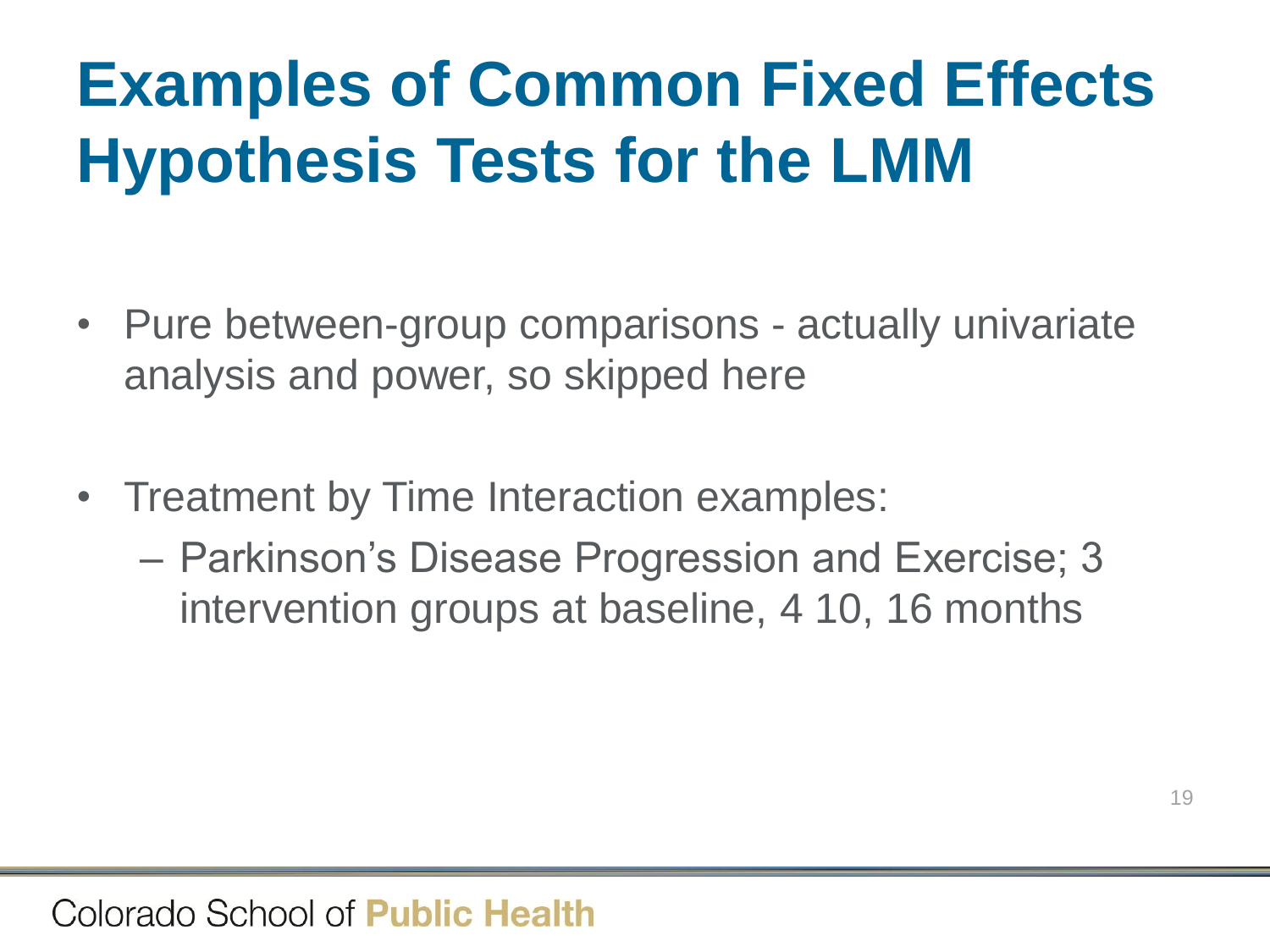# **Unbalanced Designs - Missing Data**

- Catellier and Muller (2000) conducted extensive simulations evaluating impact of missing data on 3 MULTIREP tests and 4 UNIREP tests based on unstructured covariance model and ML estimation
- **Results**: HLT requires aggressive sample size adjustment to approximately control Type I error rate: replace N with  $N_* =$  minimum number of non-missing pairs
- Recall that Reversible LMM + Wald test + KR correction + no missing or mistimed data  $\Leftrightarrow$  HLT in GLMM
- **Implication**: Tells us how to adjust sample size for power with missing data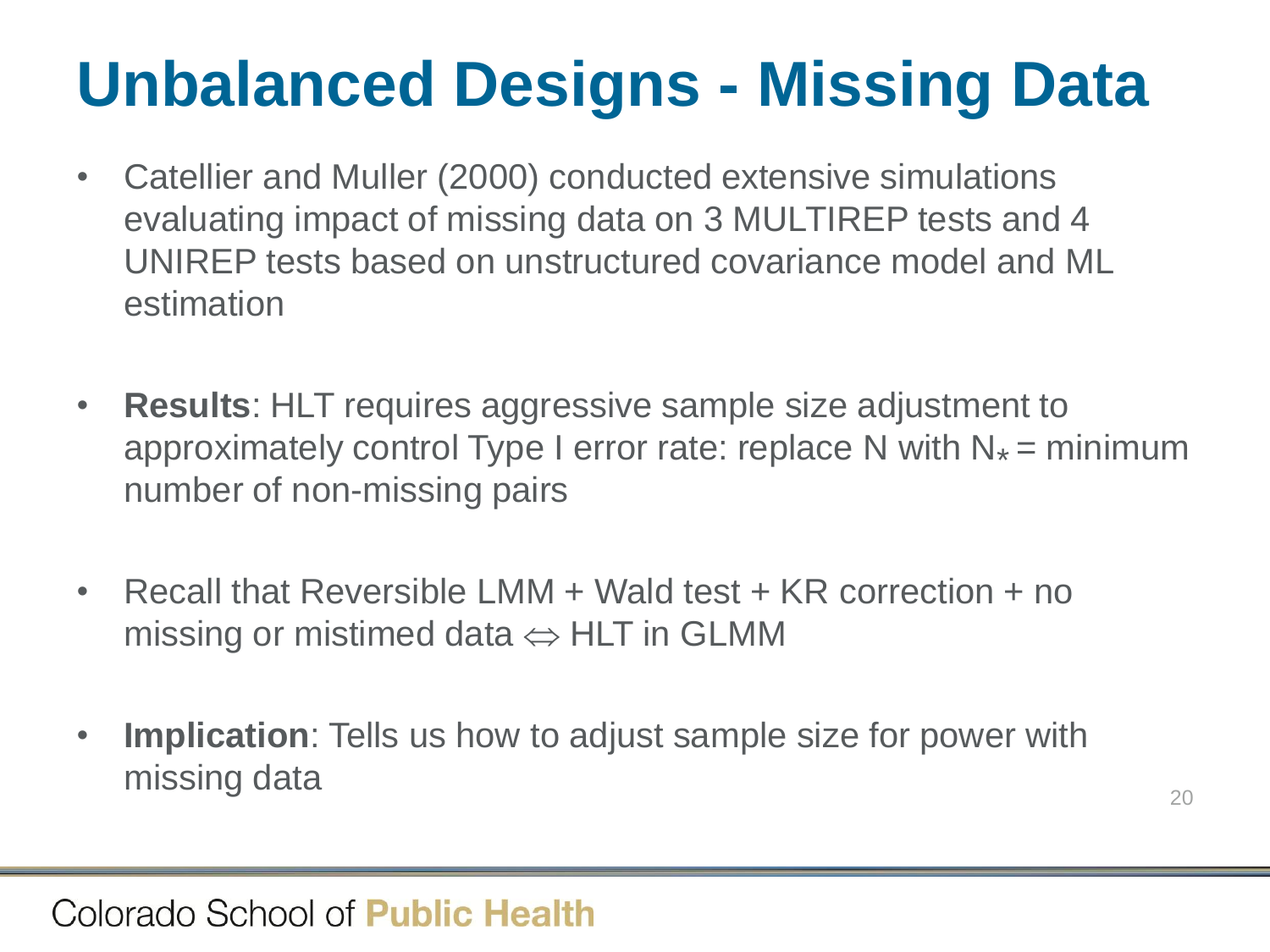# **Ongoing Work on Missing Data**

- **Work in progress**: Formula for expected value of N<sub>\*</sub>
- Some crude approximations useful for the consulting setting:
	- Complete data power is an upper bound
	- Power for  $N = (100\% \%$  missing)  $x \#$  ISUs appears conservative, requires assuming MAR
- Attrition model is the next target